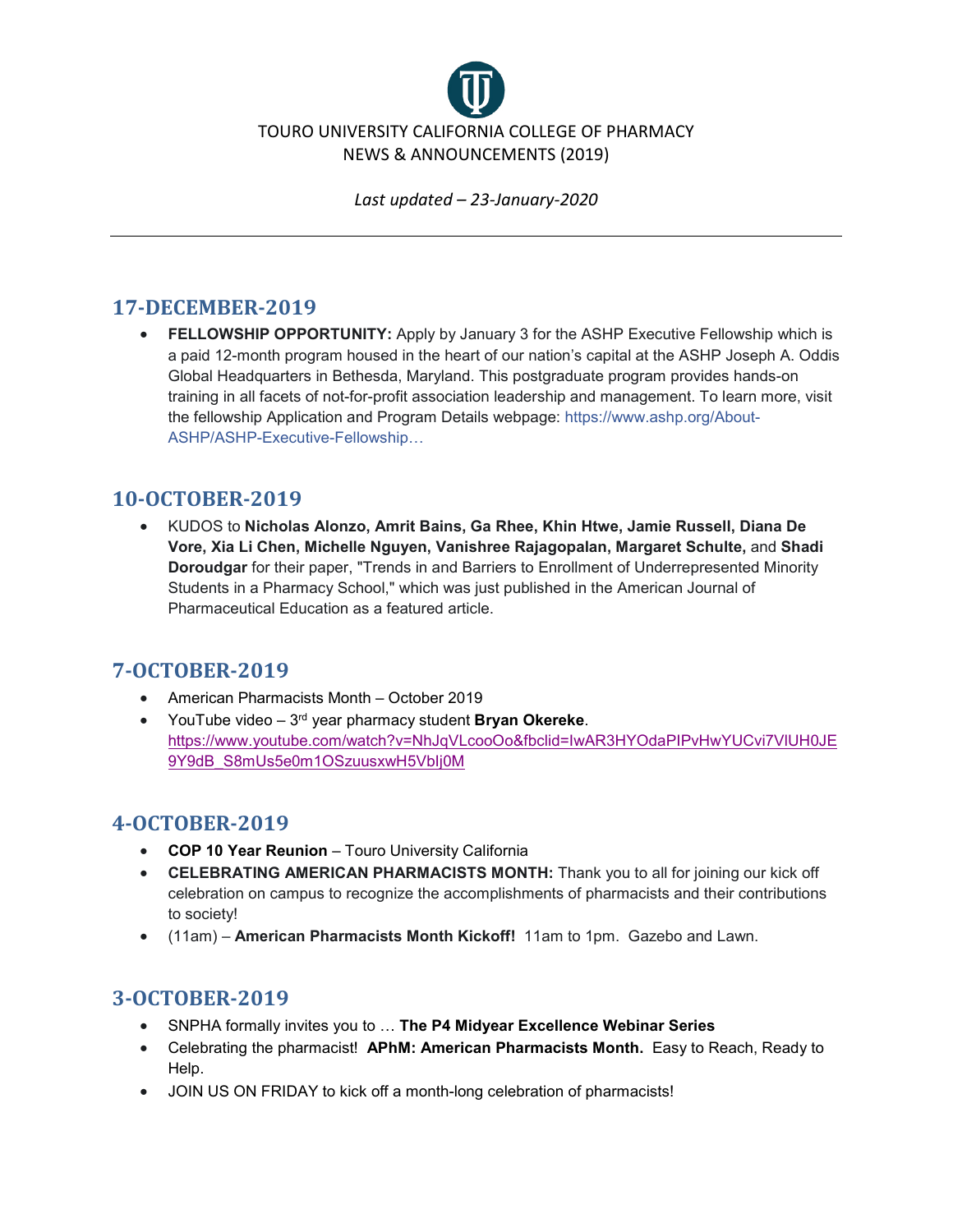

- KUDOS to **Dr. Lauren Roller**, Assistant Professor of Clinical Sciences, and her colleagues for their paper, "Vitamin C in Surgical Sepsis," which is in press in Current Opinion in Critical Care.
- VALLEJO FARMER'S MARKET: Touro University California Doctor of Pharmacy students providing free blood pressure and blood glucose screening in our community.
- MEDHUB TRAINING: **Drs. Lucinda Chan and Margaret Schulte** from the TUC COP experiential team learning about new and improved E-Value features to enhance student and advisor experiences.

#### **24-SEPTEMBER-2019**

- Bringing smiles and health awareness in our community CSHP Touro. … Thanks to everyone who came out to volunteer at the nation's biggest pet fair, and special thanks to our Diablo Chapter (DSHP). It was an amazing event screening blood pressure and educating patients about hypertension, as well as asthma/COPD while surrounded by dog and cat cuteness!
- **OPEN HOUSE:** Looking forward to welcoming prospective students to campus to learn more about our innovative 2+2 Doctor of Pharmacy program! To reserve your spot for this free event, which includes mock interviews, follow the link and we'll see you soon on October 25!

## **23-SEPTEMBER-2019**

- CONGRATULATIONS to Professor **Adrian Wong** who was elected Speaker of the CPhA House of Delegates. We are proud of all of our representatives who participated in the recent House of Delegates meeting.
- Proud of our dream team. Congratulations to the winning team (**Jasmeet Singh and Tony Lot**te) for CSHP/ASHP's Clinical Skills Competition! Wish them luck as they move forward to compete at this year's CSHP Seminar in Anaheim, and even more if they win at state level to move forward to nationals at the ASHP Midyear Clinical Meeting in Las Vegas. Good luck gentlemen!
- Sharp Memorial was voted the Best Hospital in San Diego by the San Diego Union-Tribune in their 23rd annual "San Diego's Best" Readers Poll. We are incredibly proud to have rotation and residency sites there, with **Dr. Kristen Herzik**, Assistant Professor of Clinical Sciences, overseeing our trainees!

## **20-SEPTEMBER-2019**

- CONGRATULATIONS to **Dr. Kathy Knapp**, Dean Emeritus of Touro University California, for being named to the CSHP Foundation Board of Directors!
- KUDOS to **Dr. Kelan Thomas**, Associate Professor of Clinical Sciences, who was interviewed and quoted for a Quartz business news website article about psilocybin: [https://qz.com/…/first](https://qz.com/1710787/first-ever-magic-mushroom-research-center-is-launching-in-jamaica/?fbclid=IwAR1-VERnPtknzqDToyajrquzOnSQanpUtCFiwN93BKcby77xHXKMgz1fF4Q)[ever-magic-mushroom-research-center…/.](https://qz.com/1710787/first-ever-magic-mushroom-research-center-is-launching-in-jamaica/?fbclid=IwAR1-VERnPtknzqDToyajrquzOnSQanpUtCFiwN93BKcby77xHXKMgz1fF4Q)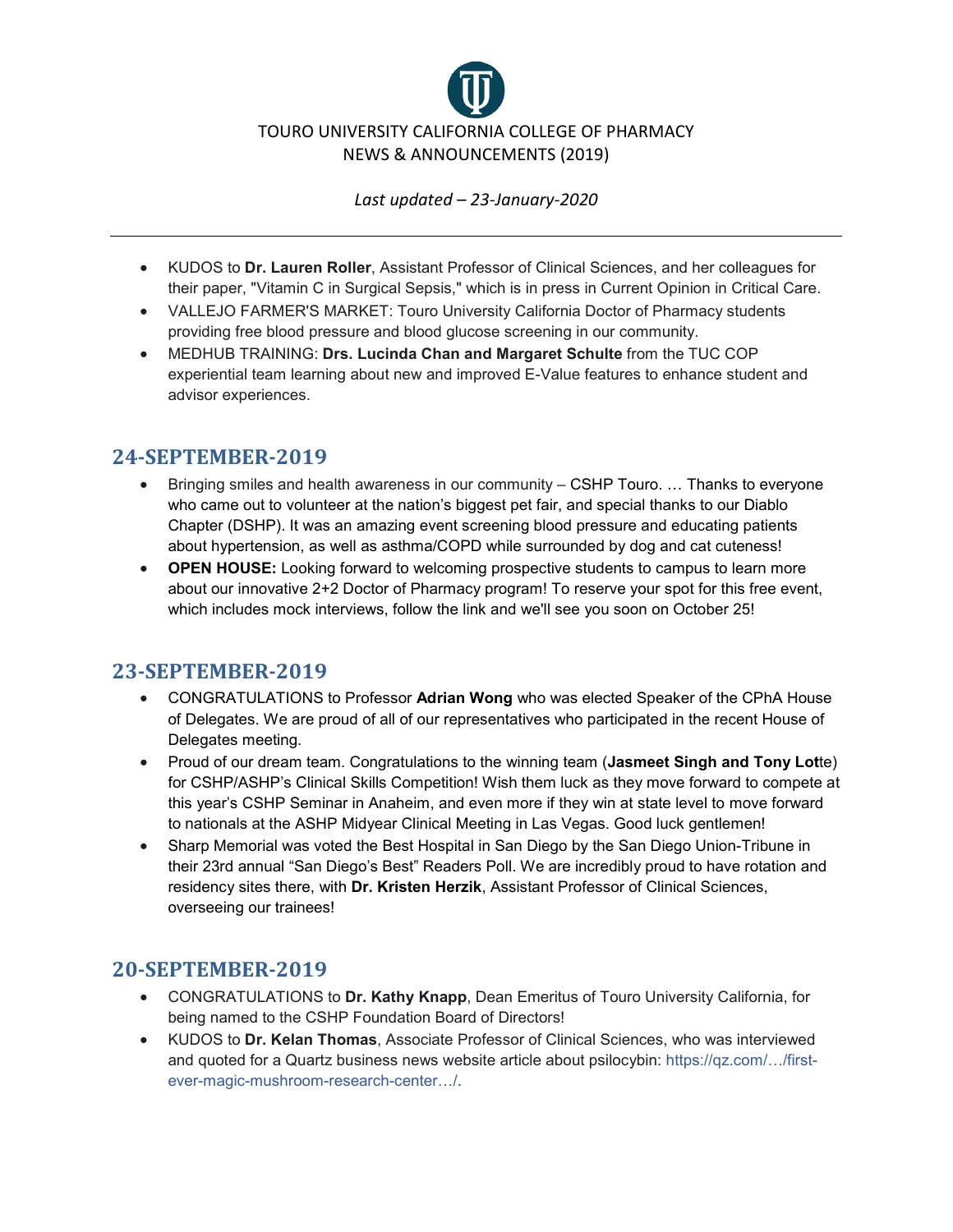

- **IMMUNIZATION EVENT:** It's an annual tradition at Touro University California Doctor of Pharmacy students providing flu shots to fellow students, faculty, and staff over their lunch hour on campus. Thank you to all who participated!
- CONGRATULATIONS to **[Jonathan Trin](https://www.facebook.com/aznflameboy92?__tn__=%2CdK-R-R&eid=ARAMdoJxD9fDIaeEmVfWbaTYoP9nRmpDxkA0GfdIFRo6I48MUURz0JQH4PgMlLuOsqcVCSg-6Y8JQmjw&fref=mentions)**h for being awarded the John J. Carbone Memorial Scholarship Award from CSHP. The award is presented annually to a California pharmacy student with an interest in health-system pharmacy leadership who has demonstrated exceptional leadership ability.
- **BAY AREA PET FAIR:** Touro University California Doctor of Pharmacy students checking the blood pressures of the humans amongst the dogs, cats and other furry creatures at the pet fair.

#### **11-SEPTEMBER-2019**

• Touro University California Doctor of Pharmacy students providing service to the community at the Sikh temple in Stockton.

#### **9-SEPTEMBER-2019**

- College of Pharmacy student Leslie Wu, Class of 2021, discusses her efforts to promote medication adherence as part of the [Script Your Future](https://www.facebook.com/ScriptYourFuture/?__tn__=KH-R&eid=ARClOsvLhYKxWV7RjU4XOGJy0oK-6PZIPLOqzeAFmiHb8DleZL-S9fKtHfriJjs4B4vlAUzjIxtaJMyU&fref=mentions&__xts__%5B0%5D=68.ARCL9xgrufy5EYy7cj4UN3l6AXb5HlXGxGfsetFkpififA9eePU0Bufs0ncUHMpM4FnAWotoL6j-OtstkPljqketNrKUxgXTIZtQMZ36spTbJXowSUausur7F-pql89pL6skXxWS4Rb_Pp8cSLW6Sh2wMawGTy__ctuU9zmWLNFd9LcE6Xo5HQogOr-wYNz49pSrr51jOceN9i-cjNHU16LYH_dUqCuihxK5zcfatiwpqimyMbB10tDV6PA54xRZ8Nc4U6tlyCTc1G_UU-jCG2h7KrygWDoDsqrtJn0mJxa_BShD13txdFgAvvdrafO_rdZBCsKFbaiDKp3UQcxFd0pFCvxwqcj3y9406KhUeA6jNmBQYse8lzX4wZJ34zn4K1tzWVOK5pTJy7zrSA8tF-DlCIyF4hBo6NiBuZyzPi9iiqBjLg4QvcozAw) campaign. In fact, the Touro team has won the Communication and Media Outreach Award the past two years! "I'm really grateful for all the opportunities that I've been given here," said Leslie Wu. "And I hope to see you here!" [https://www.youtube.com/watch?v=Bd\\_C8szMeB8](https://l.facebook.com/l.php?u=https%3A%2F%2Fwww.youtube.com%2Fwatch%3Fv%3DBd_C8szMeB8%26fbclid%3DIwAR0P1Zz7qbWB9a6OrVs7sQKkmC0gCUDAaabHxggW4EtASZBD3pF1CoaLnCo&h=AT3tr9V1Z6m1r1oACqpuZJGz3-P_t9EHOgDNzg6xSbfV77RMoHuEnoSwmEEjZnAFhezZRo1mjKcwtVz3I_SZCx3Ezq2ncEIFSdNp6Zjywun6wx1xglKIS_udp8UI7rKl_jiwyckIFsz0MGdnGr-UW6NXbhh6I2uvak9Wd0VhoBT-EyEneQ5U_8CGQKG-LZdXMYaEXrk8NO9I5UzTO-bBMgAGG4d3ebWVlokoLQgq8E-3Vd6lzMOfeLj3oULTJpt5A1OvQPxIouJOHNQGIrlA6nfunvS53bYmdORUhAXfWGw5lMqQyRf7yac98pxfJXkEKHBSl96WfxH-j1BXT8ZNWzSBo5Dwl3uRnUhdJELbJ2nWYVunf8h0QIteQJ6c8J4OqdtGAnuTV1s5j6ANCLF85ZVmNmw6HkgcbLy3tl2xVyRfxq4mWzTaHCEcO-CNqkmkUTrK36AhyDMX_Yb1h13EtBwEz1CnDRqENyasddbVOZc5WsbBKOQh0OgdZHDsII6PJLFYW4UxQyY2kWnG4T7ujGq_CbSKgtZ5HjflinJw6bnjKhxy5STXCvvIQ0KwKbSqp4DL9-alG0ItFuqDxGS8ZoH36cDvqLhv1I35RyOEqkTYXe9WXAi2dcs9Z03NRb7A_bTN-1yyPhwFkU_ing_AqLPIkArEVLXdQfy5S4io9OSn3EZpuRIn7eLHehqOREP14VePJjgckAR5o4T-dDsSYaqREy3-EDOC_Loo4u7fPeDPcMzBTfKJFU8GB_KMrEnwTIdv2Q)
- Class of 2020 College of Pharmacy student **Jonathan Trinh** values how his education applies to everything – he can jump right in whenever someone says they are not feeling well and make sure they are taking the right medication. "Touro definitely provides a strong foundation of knowledge that I can bring to any clinical situation or any everyday life situation," said Trinh. "With that knowledge, I'm able to find the solution or answer to make sure everyone feels better." [https://www.youtube.com/watch?v=I9uwo-chcMU](https://www.youtube.com/watch?v=I9uwo-chcMU&fbclid=IwAR2aVXDlIVP7aVG7eGNUFYQgdFb7zesbYOEejHVOgICrrTXQSmdyVICsNDA)

#### **6-SEPTEMBER-2019**

• Article – Touro University students demand human rights in detention centers. [https://www.timesheraldonline.com/2019/09/04/touro-university-students-demand-human](https://www.timesheraldonline.com/2019/09/04/touro-university-students-demand-human-rights-in-detention-centers/)[rights-in-detention-centers/](https://www.timesheraldonline.com/2019/09/04/touro-university-students-demand-human-rights-in-detention-centers/)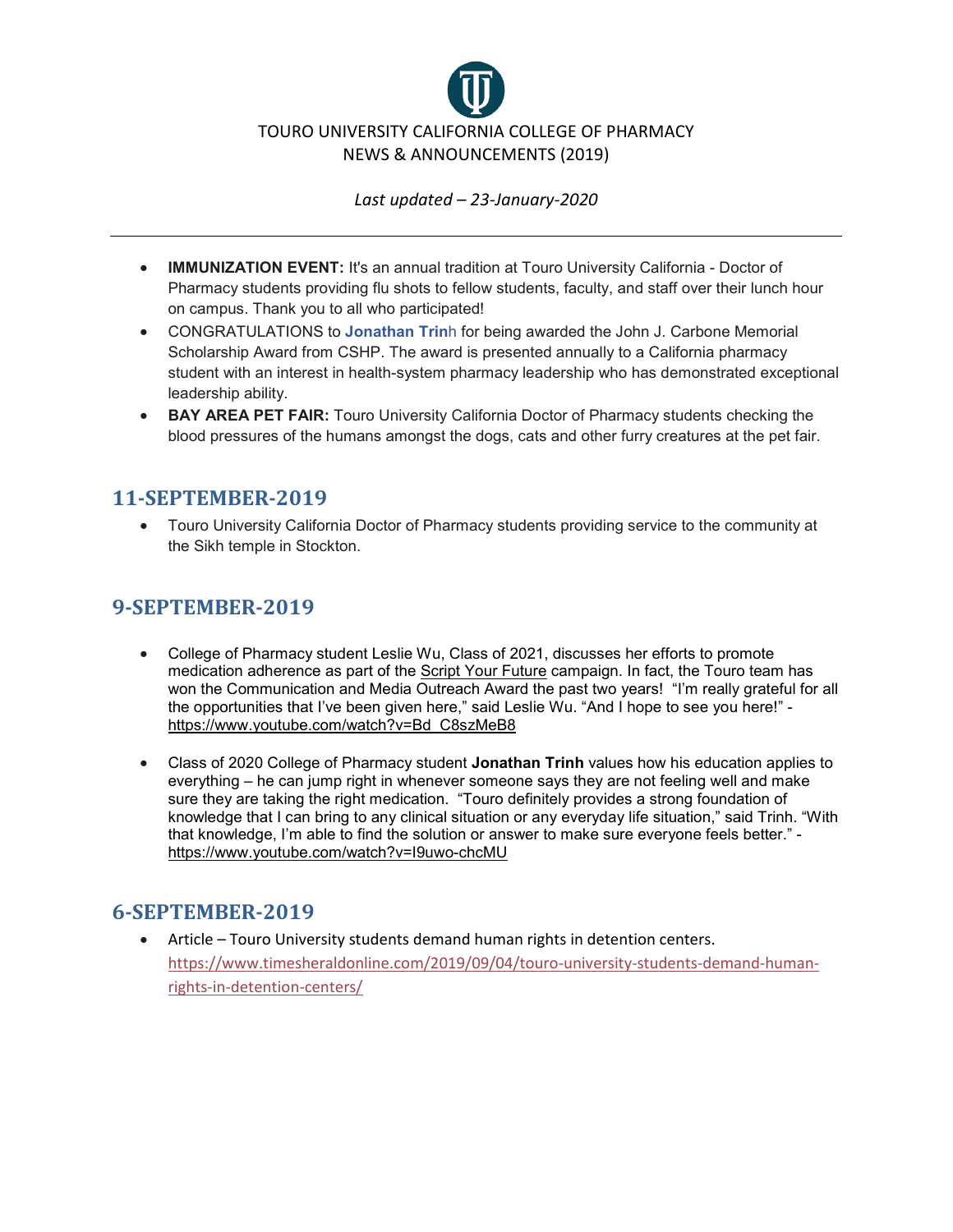

#### **27-AUGUST-2019**

• YouTube video – **Annual Club Day at Touro.** Don't forget that it's Club Day tomorrow from 4:30 - 7 p.m. at the Grove. For this Touro Tuesday, Daniel, our SGA VP of Student Affairs, is here to tell you more about all the fun on Wednesday!

## **26-AUGUST-2019**

- Congratulations to **Dr. Johnny Laim** for starting a new pharmacist position at Safeway.
- **WHITE COAT:** Celebrating families! WHITE COAT CEREMONY: The Class of 2023 has been officially launched! Sharing some of the smiles from yesterday.

## **25-AUGUST-2019**

- THANK YOU to **Dr. Saad Sultan** (Class of 2010) who served as the keynote speaker at today's White Coat Ceremony! Dr. Sultan is currently the Area Director of Pharmacy for Providence St. Joseph Health in Sonoma County.
- **WHITE COAT CEREMONY:** Congratulations to the Doctor of Pharmacy Class of 2023! It was great seeing our future pharmacists and their loved ones on campus this morning!

# **23-AUGUST-2019**

- Congratulations to the recently elected Class of 2023 Class Board:
	- oPresident **Calvin Jay Oliman**;
	- oCurriculum Chair **Gregory Fong**;
	- oCurriculum Representatives **Sarah Aguilar & Jaela Ilagan-Evangelista**;
	- oFinance Chairs **Ryan Henry & Jenny Nguyen**;
	- oSocial Chair **Jennifer Law**;
	- oHistorian **Toan Dang**
- **WHITE COAT CEREMONY**: Looking forward to the White Coat Ceremony for the Doctor of Pharmacy Class of 2023 this Sunday at 9:00 AM in Lander Hall. Today's rehearsal went well, and I can't wait for the real thing!

# **22-AUGUST-2019**

- Congratulations to **Dr. Sebastian Al-Saie**gh for starting a new position as Clinical Pharmacist Emergency Department at Adventist Health.
- **STUDENT AFFAIRS WEEK**: Opportunities to participate in a variety of activities next week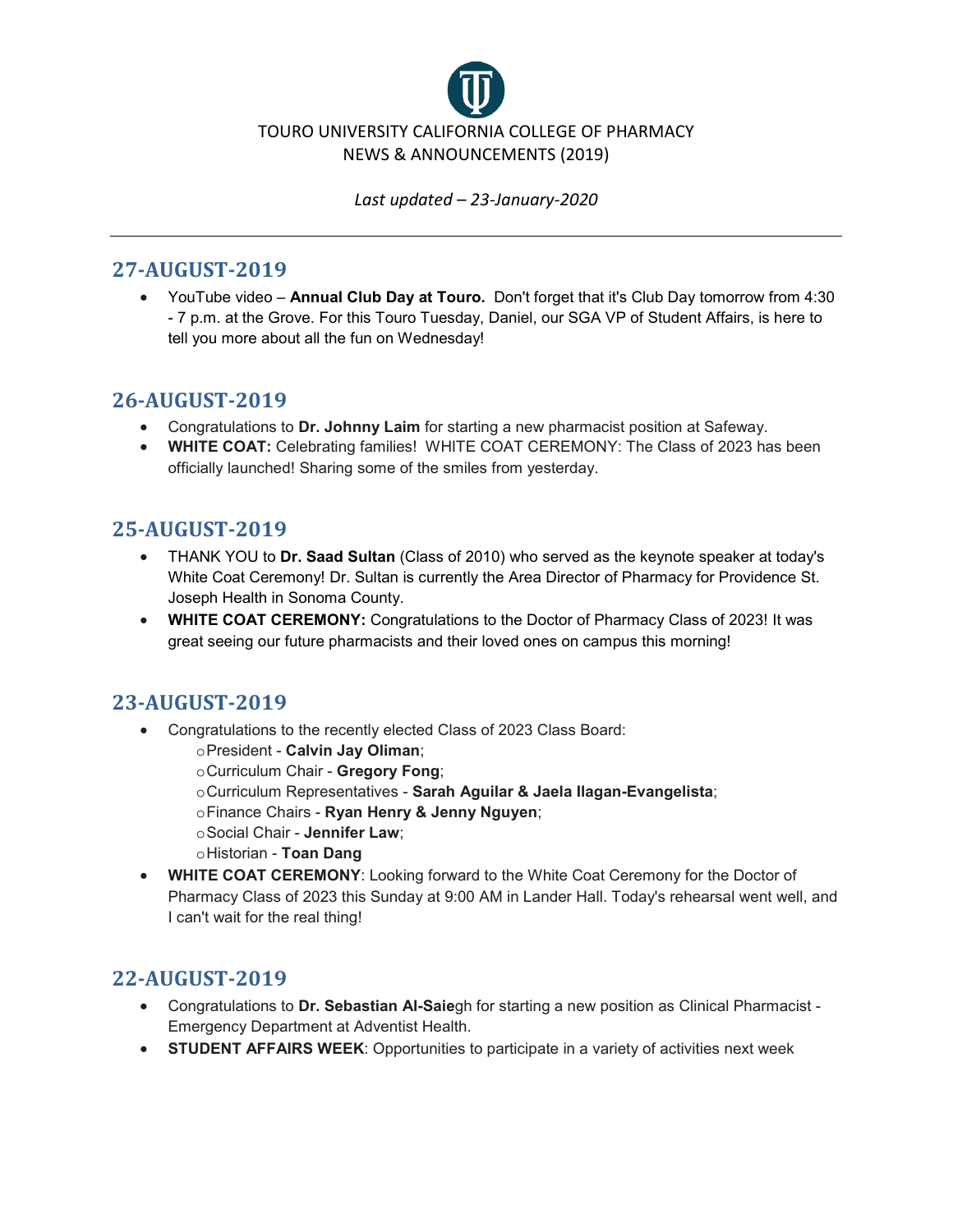

#### **21-AUGUST-2019**

• JOIN US: **College of Pharmacy information session webinar** tonight at 6:00 PM PDT. join us via zoom meeting. [https://zoom.us/j/6454950002](https://zoom.us/j/6454950002?fbclid=IwAR13DIn31qGLU-9-1WAbrytI4UiBV9gdbYciP9v3b0AXq-73ZQCEqgGPmvo)

#### **20-AUGUST-2019**

- KUDOS to **Dr. Alison McCormick**, Professor of Pharmaceutical Sciences, **Dr. Karl Meszaros**, Professor of Biological Sciences, **Dr. Kevin Ita**, Associate Professor of Pharmaceutical Sciences, and **Dr. Mike Ellerby**, Professor of Pharmaceutical Sciences, who serve on the Faculty Senate Research Committee.
- KUDOS to **Dr. Vista Khosraviani**, Assistant Professor of Clinical Sciences, and **Dr. Gordon McCarter**, Associate Professor of Biological Sciences, who serve as COP representatives on the Faculty Senate Benefits and Retention Committee.
- KUDOS to **Dr. David Malewski**, Assistant Professor of Social Behavioral and Administrative Sciences, who serves as vice-chair of the Faculty Technology Advisory Committee.
- KUDOS to **Dr. Eric Ip**, Chair of Clinical Sciences, **Dr. David Evans**, Chair of Biological and Pharmaceutical Sciences, and **Dr. Shane Desselle**, Professor of Social Behavioral and Administrative Sciences, for serving as COP representatives on the Faculty Senate Rank and Promotion Committee.
- KUDOS to **Dr. Vani Rajagopalan**, Associate Professor of Pharmaceutical Sciences, who serves as chair of the Faculty Senate Library Committee.
- KUDOS to **Dr. Kevin Ita**, Associate Professor, who serves as chair of the Faculty Senate Grievance Committee.
- KUDOS to **Dr. Gordon McCarter**, Associate Professor of Biological Sciences, and **Dr. David Malewski**, Assistant Professor of Social Behavioral and Administrative Sciences, for serving as Vice-Chair and Secretary/Treasurer respectively of the Faculty Senate Executive Committee.

# **19-AUGUST-2019**

- **2019 NHHF Hispanic Health Professional Student Scholarship**: Application deadline September 26, 2019. To apply and for more information: [https://lnkd.in/eZASpBH](https://lnkd.in/eZASpBH?fbclid=IwAR24Uk5O2ZnHsaytIECWg_vMwu9elMviBzG8qeBn9AwesYVuSHZH8NBSk10)
- Congratulations to **Dr. Leila Inting Munoz** (Class of 2016) for starting a new position as an ambulatory care pharmacist at Kaiser.
- **Touro's CSHP 2019-2020 Executive Board!** We look forward to bringing you new & exciting events for the upcoming year!
- Super fun morning in the marina. A special thank you to **Dr. Judy Lee** for making sure that the life vests were just a fashion statement.
- COP BOARD: Fearless student leaders of the College of Pharmacy 2019-2020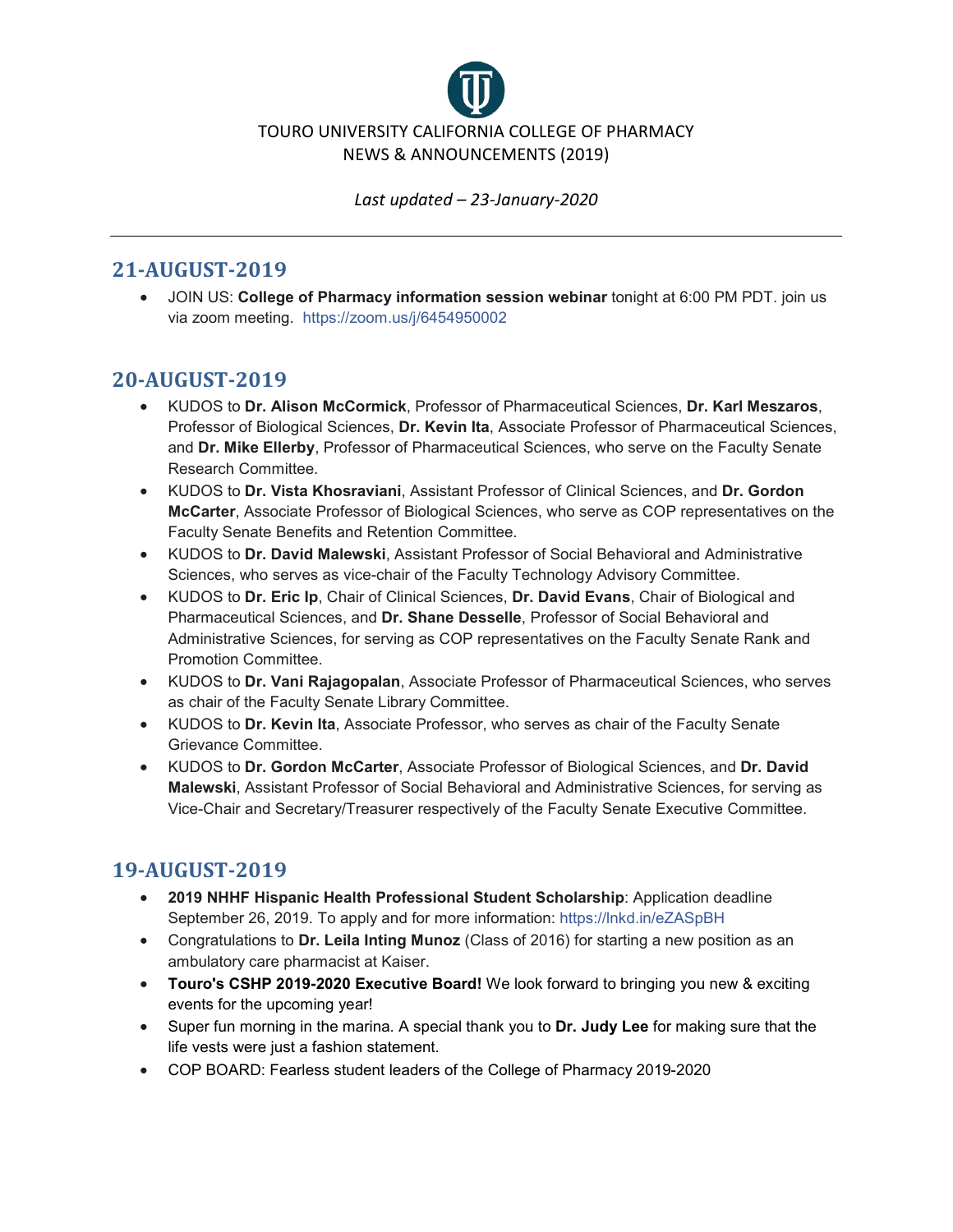

- **COP STAFF SUPPORING STUDENTS:** Our phenomenal staff in the College of Pharmacy sponsored a Southern potluck featuring BBQ and fried chicken with all of the fixings for the lucky student bidders from this Spring's TPA auction!
- KUDOS to **Charity Yamada** for being the College of Pharmacy representative on the University Staff Council.
- Upcoming **Doctor of Pharmacy (PharmD) Info Sessions – Virtual Information Webinars**
	- o Wednesdays, 6-7pm (PST)
	- o July 24, August 21, September 25, October 23
	- o For more information contact [Anthony.williams@tu.edu](mailto:Anthony.williams@tu.edu)

# **9-AUGUST-2019**

• KUDOS to **Dr. Kevin Ita**, Associate Professor of Pharmaceutical Sciences, and his former MS student and current PharmD student **Ifeoma Anne Abiandu**, for their paper, "Transdermal delivery of potassium chloride with solid microneedles," which was accepted for publication in the Journal of Drug Delivery Science and Technology.

# **7-AUGUST-2019**

- Kudos to **Dr. Kelan Thomas**, Associate Professor of Clinical Sciences, who was interviewed by SurvivorNet on magic mushrooms for depression in cancer patients: ["https://www.survivornet.com/…/magic-mushrooms-go-mainstream….](https://www.survivornet.com/articles/magic-mushrooms-go-mainstream-can-they-help-cancer-patients-with-depression?fbclid=IwAR0WQMnJnCJAPLGZlr8xOa58_Rz5s9Qn1XmPJoN79F5wPd7bsCAZqBi3z9o)"
- CONGRATULATIONS to **Dr. Mohamed Jalloh**, Assistant Professor of Clinical Sciences, who earned his Board Certification in Pharmacotherapy!
- Come celebrate more than **100 years of service to Vallejo's Mare Island** by one of Vallejo's most pioneering Filipino-American Families. Guest speakers, including Congressman Mike Thompson, are scheduled help dedicate a street on the Touro University California campus to the Moises family.

# **6-AUGUST-2019**

- It's been a great couple of days working with our new Doctor of Pharmacy class!
- **COP ORIENTATION**: First year Doctor of Pharmacy class hard at work during the college orientation.

# **4-AUGUST-2019**

• **WELCOME CLASS OF 2023**: It's great seeing all of our incoming students on campus for orientation! **Senior Provost Shelley Berkley** and **Provost Sarah Sweitzer** are leading the way welcoming everyone back!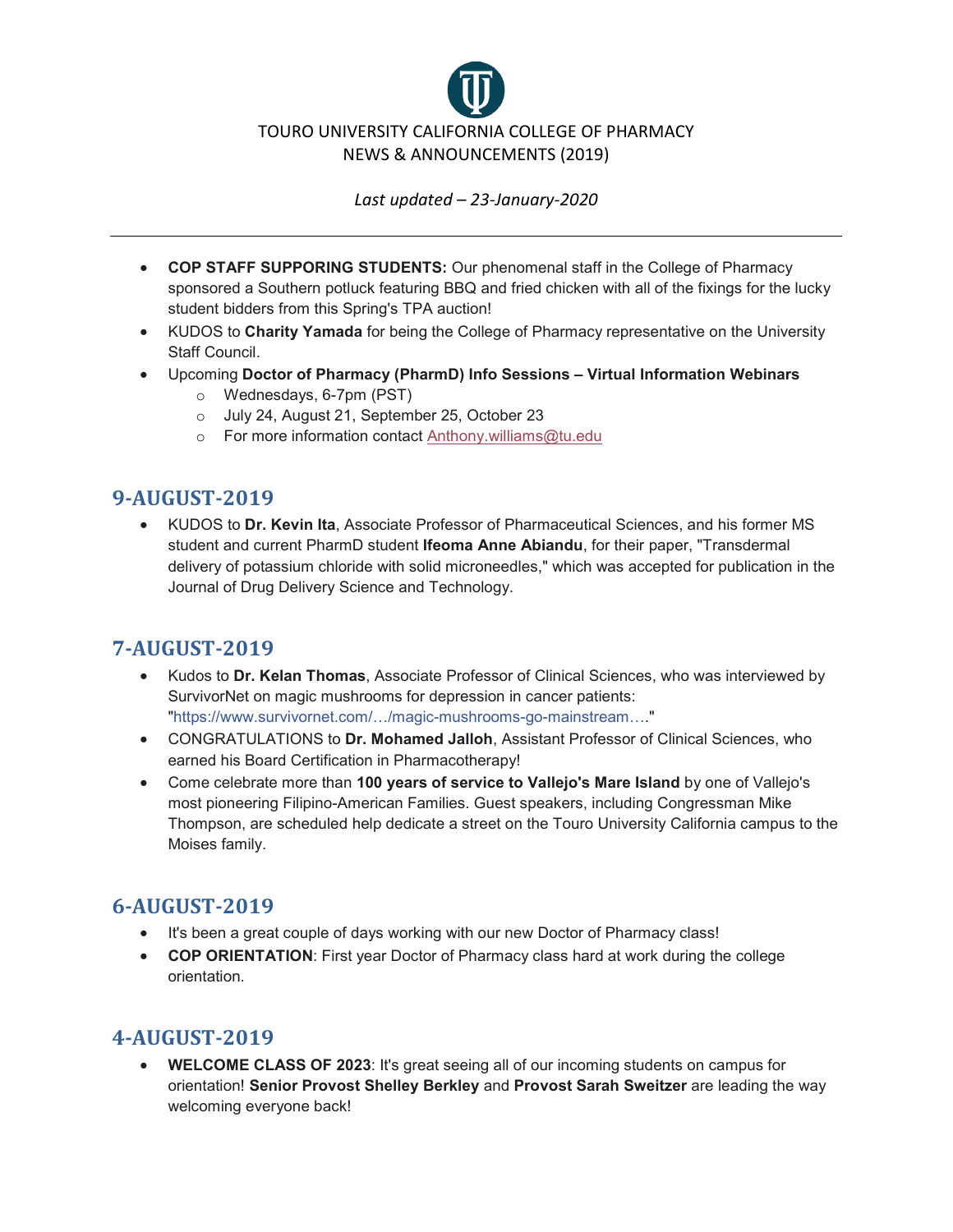

• (5:30-7:30pm) – **Touro University California's Parent Night.** Learn all about Touro. Wine and light refreshments provided. Tours available at 4pm and 4:30pm.

# **1-AUGUST-2019**

- KUDOS to **Dr. Monica Donnelley**, Assistant Professor of Clinical Sciences, and her colleagues for their paper, "Posaconazole serum drug levels associated with pseudohyperaldosteronism," which is in press in the Journal of Clinical Infectious Diseases.
- KUDOS to **Dr. Evan Zasowski**, Assistant Professor of Clinical Sciences, and his colleagues for their paper, "Open-label randomized trial of early clinical outcomes of ceftaroline fosamil versus vancomycin for the treatment of acute bacterial skin and skin structure infections at risk of methicillin-resistant Staphylococcus aureaus," which was published in Infectious Diseases and Therapy.
- In the News. **Dr. Shane Desselle** announced as a member of the Department of Managed Health Care Task Force. TUC's College of Pharmacy's Dr. Shane Desselle has been announced as a member of the [California Department of Managed Health Care](https://www.facebook.com/CaliforniaDMHC/?__tn__=KH-R&eid=ARBwXzr1Fcsj-N186JRuMfS1m2CZFVom9GOUF-qtqYnxVkQfiMuQ-UDLnJHfQjZR1MefEVdkk8nmfJ1c&fref=mentions&__xts__%5B0%5D=68.ARBS57fzfAHLfPN8i1oJRcRvp4j79CXm_GP2joxHZ1q4_6lXamXbsrN49Qh9FJz6tIVWht1cPC9bh_c22-4aePMf7aEgNW4iKlWVJg8Jz7WtfYAL2EShmbGoio1loRH-rBBteSFlFa1TTY1cIYpT_ttcoFct8_W6UAPyEGhEbRF5vFPANpr1ZKI-3ov24wjJAUYWg2aqfehLGVYQ2vXAEseIih46prz1GemmgZjfGsaE6SFd-NlUCX0gOxvV1EboMAkUsMs3FtCnvc4ZTwKN92fIBafXeHb9jsw7_wUbxuo_cffvQVwMcpDX2wh_eHlf8IP1eBcjRB7uALhOHNIxOYdN)'s Task Force on Pharmacy Benefit Management Reporting. The Task Force will recommend what information related to pharmaceutical costs health care service plans or their contracted pharmacy benefit managers should report to the DMHC to improve transparency and improve their understanding of what is driving increasing costs. "I look forward to the Task Force helping us ensure pharmacy benefit managers are doing what's in the best interest of patients, not increasing [their] bottom line," said California Assembly member Jim Wood who authored the Assembly Bill requiring the task force. Learn more at: [http://www.dmhc.ca.gov/AbouttheDM…/Newsroom/June28,2019.aspx](http://www.dmhc.ca.gov/AbouttheDMHC/Newsroom/June28,2019.aspx?fbclid=IwAR20p-NdQEWEMyKVu8QSLia0Rrqw5P7n8JK57P0b9F0Ox204s-84iCeIEvE)

# **31-JULY-2019**

- CONGRATULATIONS to **Felicia Gary** and **Katelyn Baker** who won first place in Division 2 at the SNPhA Clinical Skills Competition!
- CONGRATULATIONS to **Dr. Shane Desselle**, Professor of Social, Behavioral and Administrative Sciences, for earning the American Associate of Colleges of Pharmacy SAS Sustained Contribution Award.
- KUDOS to **Dr. [Kristen Herzik](https://www.facebook.com/kristen.herzik?__tn__=%2CdK-R-R&eid=ARCeY7KUR-OMEJtBBiIplerVf5HpnqS9vNYnQboRaNeYwmqMcXiE3aMYQDOVvQz998eSpfVpGnuO8A9D&fref=mentions)**, Assistant Professor of Clinical Sciences, and her colleagues, for their paper, *"Continuity of care: The impact of the pharmacist on continuity of care during transitions of care: A systematic review,"* which will be published in the Journal of the American Pharmacists Association (JAPhA).
- KUDOS to our **CAPSLEAD team** and **advisors Drs. Vani Rajagopalan, Margaret Schulte and Shadi Doroudgar** for their paper, *"Burnout and Engagement in Doctor of Pharmacy Students: Its*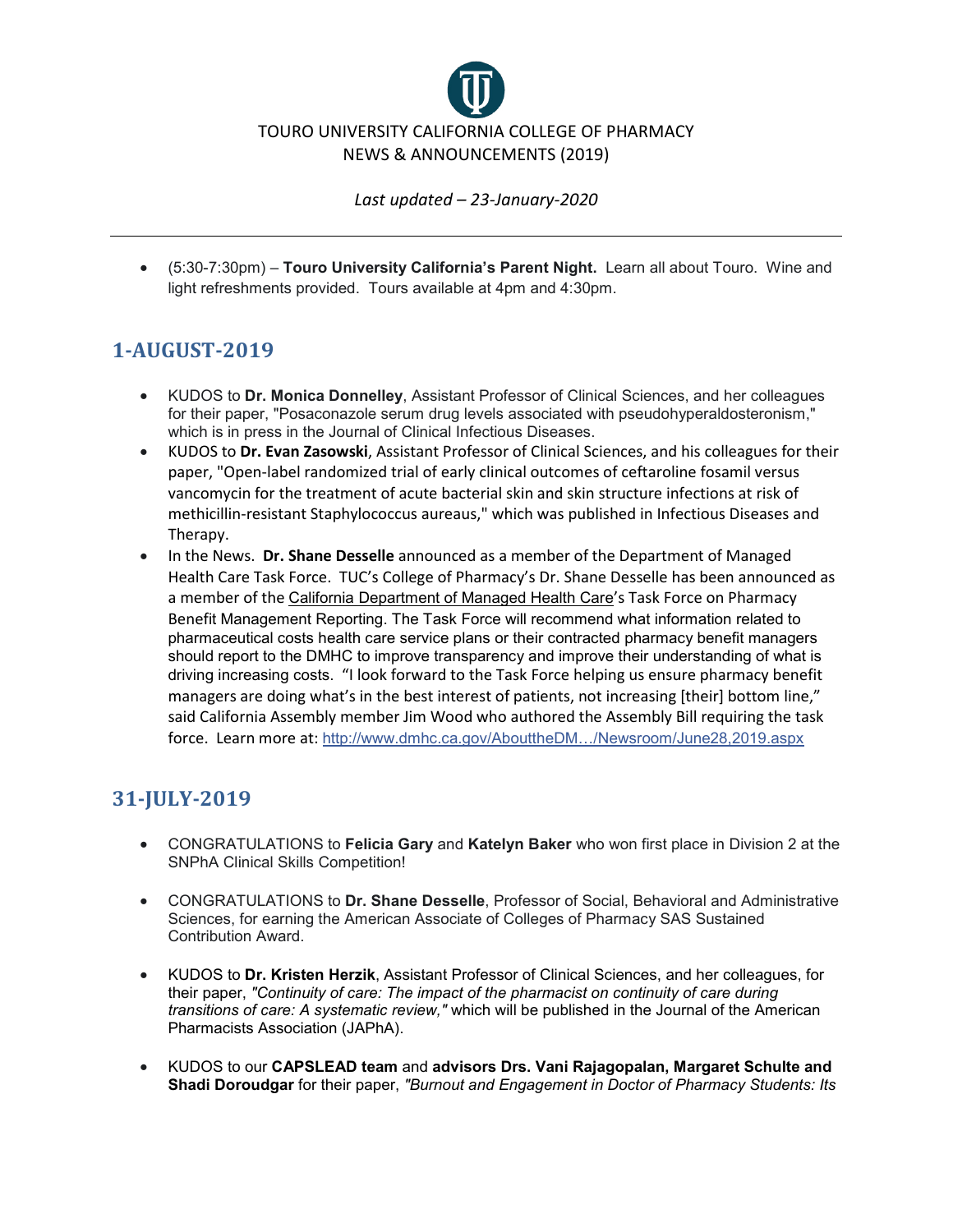

*Relation to Perception of Academic Ability,"* which is being published in the American Journal of Pharmaceutical Education.

- KUDOS to **Dr. Lauren Roller,** Assistant Professor of Clinical Sciences, who gave a Surgery Grand Rounds presentations at East Bay, "Pharmacy Considerations in the ICU."
- Congratulations on **Touro University California's Communications and Media Outreach Award** win in the 2019 Script Your Future Medication Adherence Team Challenge! This is the second year in a row that TUC has received this award, and the university has won a category in the Script Your Future annual challenge every year that the competition has existed! Accepting the award on behalf of the team were **Leslie Wu** (P2), **Michael Kim** (P1), and **Michael Cho** (P1). The group was advised by **Dr. Emily Chan**, Assistant Professor of Clinical Sciences. Other team members included **Nhat Nguyen** (P2), **Diana Nguyen** (P3), **Jimmy Huang** (P3), **Jimin Lee** (P4), and **Christina Doan** (P4).
- KUDOs to **Dr. Emily Chan**, Assistant Professor of Clinical Sciences, and **Dr. Shadi Doroudgar**, Associate Professor of Clinical Sciences, for their presentation, *"Patient Perceived Barriers to Naloxone in a Primary Care, Underserved Setting,"* at the ACCP Virtual Poster Symposium.
- This past Sunday, **Touro's College of Pharmacy team won first place in the [Student National](https://www.facebook.com/snpha/?__tn__=KH-R&eid=ARAaB9t9VJXYNSw16SjPPKMa1wNZTNbP2y_x6v-efreb0NWyuMF-LhCfm4-t-02Yo1qhITnsQg17qc4L&fref=mentions&__xts__%5B0%5D=68.ARBpZZKMQVNriuHDzj9_MojImJ1OWe99eI3Udoe50zKgWNgyL2DJbW5adqd31v_eb6JIhfRscJwMsLhO3UmULtvP7MrnU3aGrSJ9zeqm4-Raked2uJj4plfzQ0M9BB6DvlZ-3jIu7qMLKMg4XM2_Uy74k40tN3CoyfjR-z7ygeK56Jd3_eoiY1cwN3g90xb693qMIOLSJByLdE_GYa5jcaVEz0N-pShIhWkhWeRRmjIdecIpEFq8ZmrOS42Cf7BGLJEhSGnvieg2ODKDI8fIS7BG66DZe-9kaXlt4LOypwo8tVRzqn9PIp6yFbnncfZ0di19xvJIw-cUfDwlcBbRWbtM)  [Pharmaceutical Association](https://www.facebook.com/snpha/?__tn__=KH-R&eid=ARAaB9t9VJXYNSw16SjPPKMa1wNZTNbP2y_x6v-efreb0NWyuMF-LhCfm4-t-02Yo1qhITnsQg17qc4L&fref=mentions&__xts__%5B0%5D=68.ARBpZZKMQVNriuHDzj9_MojImJ1OWe99eI3Udoe50zKgWNgyL2DJbW5adqd31v_eb6JIhfRscJwMsLhO3UmULtvP7MrnU3aGrSJ9zeqm4-Raked2uJj4plfzQ0M9BB6DvlZ-3jIu7qMLKMg4XM2_Uy74k40tN3CoyfjR-z7ygeK56Jd3_eoiY1cwN3g90xb693qMIOLSJByLdE_GYa5jcaVEz0N-pShIhWkhWeRRmjIdecIpEFq8ZmrOS42Cf7BGLJEhSGnvieg2ODKDI8fIS7BG66DZe-9kaXlt4LOypwo8tVRzqn9PIp6yFbnncfZ0di19xvJIw-cUfDwlcBbRWbtM) / [Kroger](https://www.facebook.com/Kroger/?__tn__=KH-R&eid=ARDc_joyjHSzJcbQpb5COTtQM1gfPn9ryVLul544dhGwaBxJWHfE7w9XpqanE5S4D4WzCYczeEAZlXHq&fref=mentions&__xts__%5B0%5D=68.ARBpZZKMQVNriuHDzj9_MojImJ1OWe99eI3Udoe50zKgWNgyL2DJbW5adqd31v_eb6JIhfRscJwMsLhO3UmULtvP7MrnU3aGrSJ9zeqm4-Raked2uJj4plfzQ0M9BB6DvlZ-3jIu7qMLKMg4XM2_Uy74k40tN3CoyfjR-z7ygeK56Jd3_eoiY1cwN3g90xb693qMIOLSJByLdE_GYa5jcaVEz0N-pShIhWkhWeRRmjIdecIpEFq8ZmrOS42Cf7BGLJEhSGnvieg2ODKDI8fIS7BG66DZe-9kaXlt4LOypwo8tVRzqn9PIp6yFbnncfZ0di19xvJIw-cUfDwlcBbRWbtM) National Clinical Skills Competition!** [SNPhA Touro](https://www.facebook.com/snphatuca/?__tn__=KH-R&eid=ARB7OQEnZkoJogx33NT-47h_bid_PluNlNHpUdnMbB0IvyOSnOnuU82Sc521D3KonLV1jDqdi3o78twr&fref=mentions&__xts__%5B0%5D=68.ARBpZZKMQVNriuHDzj9_MojImJ1OWe99eI3Udoe50zKgWNgyL2DJbW5adqd31v_eb6JIhfRscJwMsLhO3UmULtvP7MrnU3aGrSJ9zeqm4-Raked2uJj4plfzQ0M9BB6DvlZ-3jIu7qMLKMg4XM2_Uy74k40tN3CoyfjR-z7ygeK56Jd3_eoiY1cwN3g90xb693qMIOLSJByLdE_GYa5jcaVEz0N-pShIhWkhWeRRmjIdecIpEFq8ZmrOS42Cf7BGLJEhSGnvieg2ODKDI8fIS7BG66DZe-9kaXlt4LOypwo8tVRzqn9PIp6yFbnncfZ0di19xvJIw-cUfDwlcBbRWbtM)  [University California](https://www.facebook.com/snphatuca/?__tn__=KH-R&eid=ARB7OQEnZkoJogx33NT-47h_bid_PluNlNHpUdnMbB0IvyOSnOnuU82Sc521D3KonLV1jDqdi3o78twr&fref=mentions&__xts__%5B0%5D=68.ARBpZZKMQVNriuHDzj9_MojImJ1OWe99eI3Udoe50zKgWNgyL2DJbW5adqd31v_eb6JIhfRscJwMsLhO3UmULtvP7MrnU3aGrSJ9zeqm4-Raked2uJj4plfzQ0M9BB6DvlZ-3jIu7qMLKMg4XM2_Uy74k40tN3CoyfjR-z7ygeK56Jd3_eoiY1cwN3g90xb693qMIOLSJByLdE_GYa5jcaVEz0N-pShIhWkhWeRRmjIdecIpEFq8ZmrOS42Cf7BGLJEhSGnvieg2ODKDI8fIS7BG66DZe-9kaXlt4LOypwo8tVRzqn9PIp6yFbnncfZ0di19xvJIw-cUfDwlcBbRWbtM) members Katelyn Baker, Class of 2020, and Felicia Gary, Class of 2021, beat 56 teams representing 42 pharmacy schools nationally. The Student National Pharmaceutical Association's Clinical Skills Competition is an educational opportunity for SNPhA students across the nation to demonstrate their pharmaceutical knowledge, patient assessment and clinical presentation skills, as well as effective patient counseling. Their advisors **Drs. Shane Desselle, David Malewski** and the whole campus congratulates them on their success! [#wearetouro](https://www.facebook.com/hashtag/wearetouro?source=feed_text&epa=HASHTAG&__xts__%5B0%5D=68.ARBpZZKMQVNriuHDzj9_MojImJ1OWe99eI3Udoe50zKgWNgyL2DJbW5adqd31v_eb6JIhfRscJwMsLhO3UmULtvP7MrnU3aGrSJ9zeqm4-Raked2uJj4plfzQ0M9BB6DvlZ-3jIu7qMLKMg4XM2_Uy74k40tN3CoyfjR-z7ygeK56Jd3_eoiY1cwN3g90xb693qMIOLSJByLdE_GYa5jcaVEz0N-pShIhWkhWeRRmjIdecIpEFq8ZmrOS42Cf7BGLJEhSGnvieg2ODKDI8fIS7BG66DZe-9kaXlt4LOypwo8tVRzqn9PIp6yFbnncfZ0di19xvJIw-cUfDwlcBbRWbtM&__tn__=%2ANKH-R) [#pharmacy](https://www.facebook.com/hashtag/pharmacy?source=feed_text&epa=HASHTAG&__xts__%5B0%5D=68.ARBpZZKMQVNriuHDzj9_MojImJ1OWe99eI3Udoe50zKgWNgyL2DJbW5adqd31v_eb6JIhfRscJwMsLhO3UmULtvP7MrnU3aGrSJ9zeqm4-Raked2uJj4plfzQ0M9BB6DvlZ-3jIu7qMLKMg4XM2_Uy74k40tN3CoyfjR-z7ygeK56Jd3_eoiY1cwN3g90xb693qMIOLSJByLdE_GYa5jcaVEz0N-pShIhWkhWeRRmjIdecIpEFq8ZmrOS42Cf7BGLJEhSGnvieg2ODKDI8fIS7BG66DZe-9kaXlt4LOypwo8tVRzqn9PIp6yFbnncfZ0di19xvJIw-cUfDwlcBbRWbtM&__tn__=%2ANKH-R) [#competition](https://www.facebook.com/hashtag/competition?source=feed_text&epa=HASHTAG&__xts__%5B0%5D=68.ARBpZZKMQVNriuHDzj9_MojImJ1OWe99eI3Udoe50zKgWNgyL2DJbW5adqd31v_eb6JIhfRscJwMsLhO3UmULtvP7MrnU3aGrSJ9zeqm4-Raked2uJj4plfzQ0M9BB6DvlZ-3jIu7qMLKMg4XM2_Uy74k40tN3CoyfjR-z7ygeK56Jd3_eoiY1cwN3g90xb693qMIOLSJByLdE_GYa5jcaVEz0N-pShIhWkhWeRRmjIdecIpEFq8ZmrOS42Cf7BGLJEhSGnvieg2ODKDI8fIS7BG66DZe-9kaXlt4LOypwo8tVRzqn9PIp6yFbnncfZ0di19xvJIw-cUfDwlcBbRWbtM&__tn__=%2ANKH-R) [#Kroger](https://www.facebook.com/hashtag/kroger?source=feed_text&epa=HASHTAG&__xts__%5B0%5D=68.ARBpZZKMQVNriuHDzj9_MojImJ1OWe99eI3Udoe50zKgWNgyL2DJbW5adqd31v_eb6JIhfRscJwMsLhO3UmULtvP7MrnU3aGrSJ9zeqm4-Raked2uJj4plfzQ0M9BB6DvlZ-3jIu7qMLKMg4XM2_Uy74k40tN3CoyfjR-z7ygeK56Jd3_eoiY1cwN3g90xb693qMIOLSJByLdE_GYa5jcaVEz0N-pShIhWkhWeRRmjIdecIpEFq8ZmrOS42Cf7BGLJEhSGnvieg2ODKDI8fIS7BG66DZe-9kaXlt4LOypwo8tVRzqn9PIp6yFbnncfZ0di19xvJIw-cUfDwlcBbRWbtM&__tn__=%2ANKH-R) [#SNPhA](https://www.facebook.com/hashtag/snpha?source=feed_text&epa=HASHTAG&__xts__%5B0%5D=68.ARBpZZKMQVNriuHDzj9_MojImJ1OWe99eI3Udoe50zKgWNgyL2DJbW5adqd31v_eb6JIhfRscJwMsLhO3UmULtvP7MrnU3aGrSJ9zeqm4-Raked2uJj4plfzQ0M9BB6DvlZ-3jIu7qMLKMg4XM2_Uy74k40tN3CoyfjR-z7ygeK56Jd3_eoiY1cwN3g90xb693qMIOLSJByLdE_GYa5jcaVEz0N-pShIhWkhWeRRmjIdecIpEFq8ZmrOS42Cf7BGLJEhSGnvieg2ODKDI8fIS7BG66DZe-9kaXlt4LOypwo8tVRzqn9PIp6yFbnncfZ0di19xvJIw-cUfDwlcBbRWbtM&__tn__=%2ANKH-R)

#### **20-JULY-2019**

• At Walmart Vallejo. Today at your local Walmart Neighborhood Market we are having our Wellness event. Come down and talk to our Health Professionals. We are here to help you live better!

# **15-JULY-2019**

• College of Pharmacy students **Michael Kim, Michael Cho, Leslie Wu** and TUC staff delegates are in Chicago this week to accept the [Script Your Future](https://www.facebook.com/ScriptYourFuture/?__tn__=KH-R&eid=ARAewwy_s_nLaQiIofIylBoPk_yzQc8k8WTOn1ViNWqY4N-USeA-n3nvyC_XfIB_txuPjnenoTcEG_Jn&fref=mentions&__xts__%5B0%5D=68.ARCDuNNRC-XNPmi79ovllNpFIfSQAAgg4pm6Gv69YoPlzKBj_4yVQm_pHjQ-1VRczzlazHjoj09-8bnypFxahgM5_1kZQJOapwehUXmVaH3vvJWHh-Qb0ilzzntG5iLdP51N3FJLhjlWyXKzEq0R8RoOsKKQ3y07qsibbgN6nov-C79s5Mp-tabVDB63cBq4g9w-7UCa-RH4JiqIEwv3ftftDc_Xbg05SzCcwse_M2VssWoRALIHH8SShDJcdrm1RS6ymZzKk_2Lcx_Uy6BsAzM0fkmfsXGUAP8VOR6ESek5Bx9yl39tSNYP1EPU3pXOqjUAJpUkdNvaHwjgc74bJ3mK) 2019 Communication and Media Outreach Award at the [American Association of Colleges of Pharmacy -](https://www.facebook.com/AACPharmacy/?__tn__=KH-R&eid=ARBnzvNxxjZHdM2z8nT0OpVXkLMIZCgDL8aTxuwoviJ0mVIoP04rB4HsztAWSo0lLWD7Ib9gh4Zg0wyb&fref=mentions&__xts__%5B0%5D=68.ARCDuNNRC-XNPmi79ovllNpFIfSQAAgg4pm6Gv69YoPlzKBj_4yVQm_pHjQ-1VRczzlazHjoj09-8bnypFxahgM5_1kZQJOapwehUXmVaH3vvJWHh-Qb0ilzzntG5iLdP51N3FJLhjlWyXKzEq0R8RoOsKKQ3y07qsibbgN6nov-C79s5Mp-tabVDB63cBq4g9w-7UCa-RH4JiqIEwv3ftftDc_Xbg05SzCcwse_M2VssWoRALIHH8SShDJcdrm1RS6ymZzKk_2Lcx_Uy6BsAzM0fkmfsXGUAP8VOR6ESek5Bx9yl39tSNYP1EPU3pXOqjUAJpUkdNvaHwjgc74bJ3mK) AACP conference! The award includes a certificate and a stipend for their work creating nine PSAs with messages for diverse patients on the importance of medicine adherence. Check out their work at: [https://www.scriptyourfuture.org/2019-medication-adherence…/](https://www.scriptyourfuture.org/2019-medication-adherence-team-challenge-winners/?fbclid=IwAR36OAN6AWvXzooB3-ueXOMriIHz-uAh6htPFMYifXedjmV36i10JAmGEN4) Congrats to all who worked on the Touro Script Your Future team!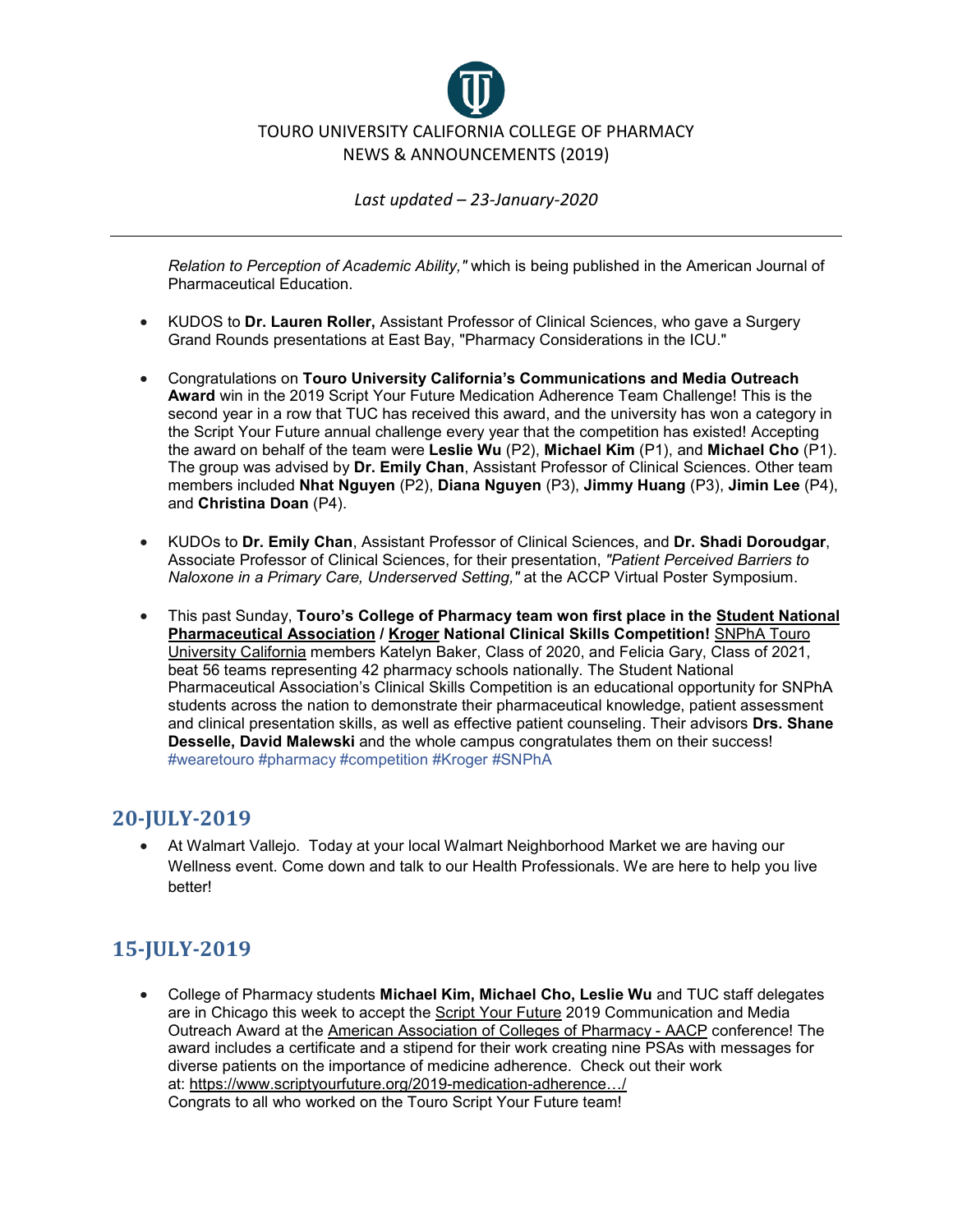

[#wearetouro](https://www.facebook.com/hashtag/wearetouro?source=feed_text&epa=HASHTAG&__xts__%5B0%5D=68.ARCDuNNRC-XNPmi79ovllNpFIfSQAAgg4pm6Gv69YoPlzKBj_4yVQm_pHjQ-1VRczzlazHjoj09-8bnypFxahgM5_1kZQJOapwehUXmVaH3vvJWHh-Qb0ilzzntG5iLdP51N3FJLhjlWyXKzEq0R8RoOsKKQ3y07qsibbgN6nov-C79s5Mp-tabVDB63cBq4g9w-7UCa-RH4JiqIEwv3ftftDc_Xbg05SzCcwse_M2VssWoRALIHH8SShDJcdrm1RS6ymZzKk_2Lcx_Uy6BsAzM0fkmfsXGUAP8VOR6ESek5Bx9yl39tSNYP1EPU3pXOqjUAJpUkdNvaHwjgc74bJ3mK&__tn__=%2ANKH-R) [#ScriptYourFuture](https://www.facebook.com/hashtag/scriptyourfuture?source=feed_text&epa=HASHTAG&__xts__%5B0%5D=68.ARCDuNNRC-XNPmi79ovllNpFIfSQAAgg4pm6Gv69YoPlzKBj_4yVQm_pHjQ-1VRczzlazHjoj09-8bnypFxahgM5_1kZQJOapwehUXmVaH3vvJWHh-Qb0ilzzntG5iLdP51N3FJLhjlWyXKzEq0R8RoOsKKQ3y07qsibbgN6nov-C79s5Mp-tabVDB63cBq4g9w-7UCa-RH4JiqIEwv3ftftDc_Xbg05SzCcwse_M2VssWoRALIHH8SShDJcdrm1RS6ymZzKk_2Lcx_Uy6BsAzM0fkmfsXGUAP8VOR6ESek5Bx9yl39tSNYP1EPU3pXOqjUAJpUkdNvaHwjgc74bJ3mK&__tn__=%2ANKH-R) [#prescriptions](https://www.facebook.com/hashtag/prescriptions?source=feed_text&epa=HASHTAG&__xts__%5B0%5D=68.ARCDuNNRC-XNPmi79ovllNpFIfSQAAgg4pm6Gv69YoPlzKBj_4yVQm_pHjQ-1VRczzlazHjoj09-8bnypFxahgM5_1kZQJOapwehUXmVaH3vvJWHh-Qb0ilzzntG5iLdP51N3FJLhjlWyXKzEq0R8RoOsKKQ3y07qsibbgN6nov-C79s5Mp-tabVDB63cBq4g9w-7UCa-RH4JiqIEwv3ftftDc_Xbg05SzCcwse_M2VssWoRALIHH8SShDJcdrm1RS6ymZzKk_2Lcx_Uy6BsAzM0fkmfsXGUAP8VOR6ESek5Bx9yl39tSNYP1EPU3pXOqjUAJpUkdNvaHwjgc74bJ3mK&__tn__=%2ANKH-R) [#medication](https://www.facebook.com/hashtag/medication?source=feed_text&epa=HASHTAG&__xts__%5B0%5D=68.ARCDuNNRC-XNPmi79ovllNpFIfSQAAgg4pm6Gv69YoPlzKBj_4yVQm_pHjQ-1VRczzlazHjoj09-8bnypFxahgM5_1kZQJOapwehUXmVaH3vvJWHh-Qb0ilzzntG5iLdP51N3FJLhjlWyXKzEq0R8RoOsKKQ3y07qsibbgN6nov-C79s5Mp-tabVDB63cBq4g9w-7UCa-RH4JiqIEwv3ftftDc_Xbg05SzCcwse_M2VssWoRALIHH8SShDJcdrm1RS6ymZzKk_2Lcx_Uy6BsAzM0fkmfsXGUAP8VOR6ESek5Bx9yl39tSNYP1EPU3pXOqjUAJpUkdNvaHwjgc74bJ3mK&__tn__=%2ANKH-R) [#medicationadherence](https://www.facebook.com/hashtag/medicationadherence?source=feed_text&epa=HASHTAG&__xts__%5B0%5D=68.ARCDuNNRC-XNPmi79ovllNpFIfSQAAgg4pm6Gv69YoPlzKBj_4yVQm_pHjQ-1VRczzlazHjoj09-8bnypFxahgM5_1kZQJOapwehUXmVaH3vvJWHh-Qb0ilzzntG5iLdP51N3FJLhjlWyXKzEq0R8RoOsKKQ3y07qsibbgN6nov-C79s5Mp-tabVDB63cBq4g9w-7UCa-RH4JiqIEwv3ftftDc_Xbg05SzCcwse_M2VssWoRALIHH8SShDJcdrm1RS6ymZzKk_2Lcx_Uy6BsAzM0fkmfsXGUAP8VOR6ESek5Bx9yl39tSNYP1EPU3pXOqjUAJpUkdNvaHwjgc74bJ3mK&__tn__=%2ANKH-R) [#pharmacy](https://www.facebook.com/hashtag/pharmacy?source=feed_text&epa=HASHTAG&__xts__%5B0%5D=68.ARCDuNNRC-XNPmi79ovllNpFIfSQAAgg4pm6Gv69YoPlzKBj_4yVQm_pHjQ-1VRczzlazHjoj09-8bnypFxahgM5_1kZQJOapwehUXmVaH3vvJWHh-Qb0ilzzntG5iLdP51N3FJLhjlWyXKzEq0R8RoOsKKQ3y07qsibbgN6nov-C79s5Mp-tabVDB63cBq4g9w-7UCa-RH4JiqIEwv3ftftDc_Xbg05SzCcwse_M2VssWoRALIHH8SShDJcdrm1RS6ymZzKk_2Lcx_Uy6BsAzM0fkmfsXGUAP8VOR6ESek5Bx9yl39tSNYP1EPU3pXOqjUAJpUkdNvaHwjgc74bJ3mK&__tn__=%2ANKH-R) [#PharmEd19](https://www.facebook.com/hashtag/pharmed19?source=feed_text&epa=HASHTAG&__xts__%5B0%5D=68.ARCDuNNRC-XNPmi79ovllNpFIfSQAAgg4pm6Gv69YoPlzKBj_4yVQm_pHjQ-1VRczzlazHjoj09-8bnypFxahgM5_1kZQJOapwehUXmVaH3vvJWHh-Qb0ilzzntG5iLdP51N3FJLhjlWyXKzEq0R8RoOsKKQ3y07qsibbgN6nov-C79s5Mp-tabVDB63cBq4g9w-7UCa-RH4JiqIEwv3ftftDc_Xbg05SzCcwse_M2VssWoRALIHH8SShDJcdrm1RS6ymZzKk_2Lcx_Uy6BsAzM0fkmfsXGUAP8VOR6ESek5Bx9yl39tSNYP1EPU3pXOqjUAJpUkdNvaHwjgc74bJ3mK&__tn__=%2ANKH-R)

## **8-JULY-2019**

- **Dr. Helen Berhane**, recent College of Pharmacy graduate, embarks on a residency at Stanford's Lucile Packard Children's Hospital thanks to the experiences she had during her clinical rotations while at Touro. "The university and the greater Vallejo area was the perfect environment for my graduate study," stated Dr. Berhane. "It is so easy to be involved. Not just with extracurricular activities and in the community, but by getting to know the faculty and the dean." The community came together recently to support her as part of the **Mosaic Diversity Scholarship Fundraiser Celebration** where donors and sponsors across Solano County provide scholarships to students like Dr. Berhane so they can focus on what they're trying to accomplish without needing to worry about financial burdens. Read more from [Local Happenings](https://www.facebook.com/LocalHappeningsMagazine/?__tn__=KH-R&eid=ARA6NhyrKw8kpNnO6jMDQi79ZiXJ9vsudfsMJc4-L6ktQOpQIErLUDVDoV0vev1oqfiJZpxNb06m91NW&fref=mentions&__xts__%5B0%5D=68.ARAb3sF5az8Tri-g_dH7BEck1kv3gEP8wM_KSIUMHUOd3yZeekfEXRMQbwxgGZ-Jp5J8JiwOhfxY3gNA1-jvIodExEagxuEnL4fzeskAyr1ZEnl6cQH-ZqCCuiN1wC-nnSsdvfdjv5PxlzoWZLDOv4U8YnBHuBy2ZUFNR13eq12lGD5EN6Z4ZNkuzjw2b6ik0aQiHVQCwG-Ek4k_kGenU_mxw7WGLfwUBQGXgL_0_gv8S_U6CVjBf9SqAnmEuMZqqKpijHuFZEkgI0CoTsZADoaGzTGeo03bjwv3YnG0xY97ZCXz0QQtcf1I3bK-IF79csljlU55dfwaqLUVIs4aEOYCRy4quLki-wji_fTh35Krz8N36waKZ0krQn89gy66YnFDdME3rGDHKuwA7ldbRho0mPMj9kYirvo_QbqIEL7zXQ)  [Magazine](https://www.facebook.com/LocalHappeningsMagazine/?__tn__=KH-R&eid=ARA6NhyrKw8kpNnO6jMDQi79ZiXJ9vsudfsMJc4-L6ktQOpQIErLUDVDoV0vev1oqfiJZpxNb06m91NW&fref=mentions&__xts__%5B0%5D=68.ARAb3sF5az8Tri-g_dH7BEck1kv3gEP8wM_KSIUMHUOd3yZeekfEXRMQbwxgGZ-Jp5J8JiwOhfxY3gNA1-jvIodExEagxuEnL4fzeskAyr1ZEnl6cQH-ZqCCuiN1wC-nnSsdvfdjv5PxlzoWZLDOv4U8YnBHuBy2ZUFNR13eq12lGD5EN6Z4ZNkuzjw2b6ik0aQiHVQCwG-Ek4k_kGenU_mxw7WGLfwUBQGXgL_0_gv8S_U6CVjBf9SqAnmEuMZqqKpijHuFZEkgI0CoTsZADoaGzTGeo03bjwv3YnG0xY97ZCXz0QQtcf1I3bK-IF79csljlU55dfwaqLUVIs4aEOYCRy4quLki-wji_fTh35Krz8N36waKZ0krQn89gy66YnFDdME3rGDHKuwA7ldbRho0mPMj9kYirvo_QbqIEL7zXQ) at: [http://www.localhappeningsmagazine.com/2019\\_J…/…/index.html…](https://l.facebook.com/l.php?u=http%3A%2F%2Fwww.localhappeningsmagazine.com%2F2019_June-July%2Fmobile%2Findex.html%3Ffbclid%3DIwAR1O3m0xP0l66MLY0Ao_upa1Y8-Fd0N8noU6FTTujcTjmqhH25ismZQvYfM%23p%3D34&h=AT2MMxKtKIpLzy_xd65vOlJ0ds4dKBGD8PXzsmxhBjn-h1PEdY90ChbpGya24OmFnonkQM-4MW2OXJUCHukJs_8GGgDYC2OqHxYrVUrziPg7qDeTz6uKmYnXpDn6CblAtDWuuO2FXJjhP4rdP_eWzsBWksPZj1FbX0elfIrIEjd8wNB_XD2JaNjXVcIerq3UyWwJznhCVn8hh8TIos0PNZT8BWRlokb9Vuoe3dH_isqS16vCXCKN-AatwYQOkEbL59sFWlLAMADWDmpo1vLegLSsmpNLTlQGeDR34mlMtbXr3jyWLmUqJ2lR3QWHDpp-g6bqt6cCtVWToygaFm37YaFVTOAafLeO24elZSQ68tzMaiyABhnZy3pS9boIefsCVl2pHOyPbiXjBK8DZQvu2vvrGR7aGoXZXjfRSqJGTqXEwbc_BiCS5ms6ygrl5mtZcMz9BosKuWmS-fH32e7TGryfenii_e1Yn5nrxqCU3RVq-sSnpR3AzF5CAcFGIOo9B_xMvvkTdBs52xTTlYSm4ERr641zOiBspwreHQUo0KV149HfB9USaibyQEXz9qecSPN9djSdHBgNnzaLiLqk16rJzjBnghl7_deZdY4c3sOLe-osEL3WS487DIv1QUbxNQ79IcghDIMc5TkJV1SefQ2dVHWLzdCuB9uJ7p7anTJ--TFuCnskZ9_57vM9zFbsl0Z4IzPoO_gHVGZhrJy0kjfhxBwsHA-LMh_fv-izRgel_BFtHoC54A)
- Thanks to funding from the [National Institutes of Health \(NIH\),](https://www.facebook.com/nih.gov/?__tn__=KH-R&eid=ARCaZ9YYbHXF8CYBb4IKeHoQ1VnRfVr171a6AEzmhgF_sg8312jSwwfONNG133lcdv4po33NZ7JcWtV8&fref=mentions&__xts__%5B0%5D=68.ARDhvtr2AZaA9seMg7ipxwLp45y9hCARjnoixzLxtEjGTGFfFZqLIsm21JGFdAFdvA3S5Qzak_oq7hRzEav-tZzD1Db8qGznq4jFXj76YaFQ9vKdEySH8H3KN4FOrUddmE6pbyS5lHbSrm7P6856OCNk8_RiwvrJszX62DUwBIXj4wpbBdTV83gfaCDgD2sLQNI7A84iUEKGPevtd6HUwvktg-Xdv6qxklzT4u4q02yPflgWoYDhiAfstIYKPbtwHhtuEKjfV44K_eAInci1e4LmASacGcR77CZdmJQjzn-ZYzi9cIaEmaolOMY_mgxY8djeVFng_5s45WJlN8Ot62_P) Touro researchers **Dr. Nathalie Bergeron and Sally Chiu** along with [UCSF Benioff Children's Hospital Oakland](https://www.facebook.com/childrenshospitaloakland/?__tn__=KH-R&eid=ARB0jeTF6UiVrzM7gKbDqRKoACTvfOnXjeKdIad2GP9IODseEnb-fL6bWKavGhpzQPS-MPmbHll8WnOh&fref=mentions&__xts__%5B0%5D=68.ARDhvtr2AZaA9seMg7ipxwLp45y9hCARjnoixzLxtEjGTGFfFZqLIsm21JGFdAFdvA3S5Qzak_oq7hRzEav-tZzD1Db8qGznq4jFXj76YaFQ9vKdEySH8H3KN4FOrUddmE6pbyS5lHbSrm7P6856OCNk8_RiwvrJszX62DUwBIXj4wpbBdTV83gfaCDgD2sLQNI7A84iUEKGPevtd6HUwvktg-Xdv6qxklzT4u4q02yPflgWoYDhiAfstIYKPbtwHhtuEKjfV44K_eAInci1e4LmASacGcR77CZdmJQjzn-ZYzi9cIaEmaolOMY_mgxY8djeVFng_5s45WJlN8Ot62_P) researcher **Dr. Ronald Krauss** found that consuming high levels of red meat and white meat, like poultry, resulted in higher blood cholesterol levels when compared with consuming plant proteins, such as grains, legumes, soy and nuts. "Our study is the first randomized controlled trial to compare the effects of red meat, white meat, and non-meat proteins on blood cholesterol levels when saturated fat in the diet is held constant," said Dr. Bergeron. "Our research found that…there is no difference in levels of blood cholesterol between red meat and poultry-based diets, both higher than when comparable amounts of plant-based protein were consumed." Read more about this study at: http://tu.edu/.../pressrelease/190611\_RedWhiteCholesterol.html

## **3-JULY-2019**

- Congratulations to **Dr. Danielle Thanh** (Class of 2018) who started a new position as a specialty ambulatory care pharmacist at Stanford Healthcare.
- KUDOS to **Dr. Jessica Chen** (Class of 2017) who earned a Board Certification in Pharmacotherapy.
- KUDOS to **Drs. Kathy Knapp, Keith Yoshizuka, Debbie Sasaki-Hill** and their colleague for their commentary, *"Co-located Retail Clinics and Pharmacies: An Opportunity to Provide More Primary Care,"* which was published in Pharmacy.

#### **27-JUNE-2019**

• KUDOS to Doctor of Pharmacy students from Touro University California who taught the Napa community how to use naloxone. They were mentored by **Dr. Mohamed Jalloh**, Assistant Professor of Clinical Sciences.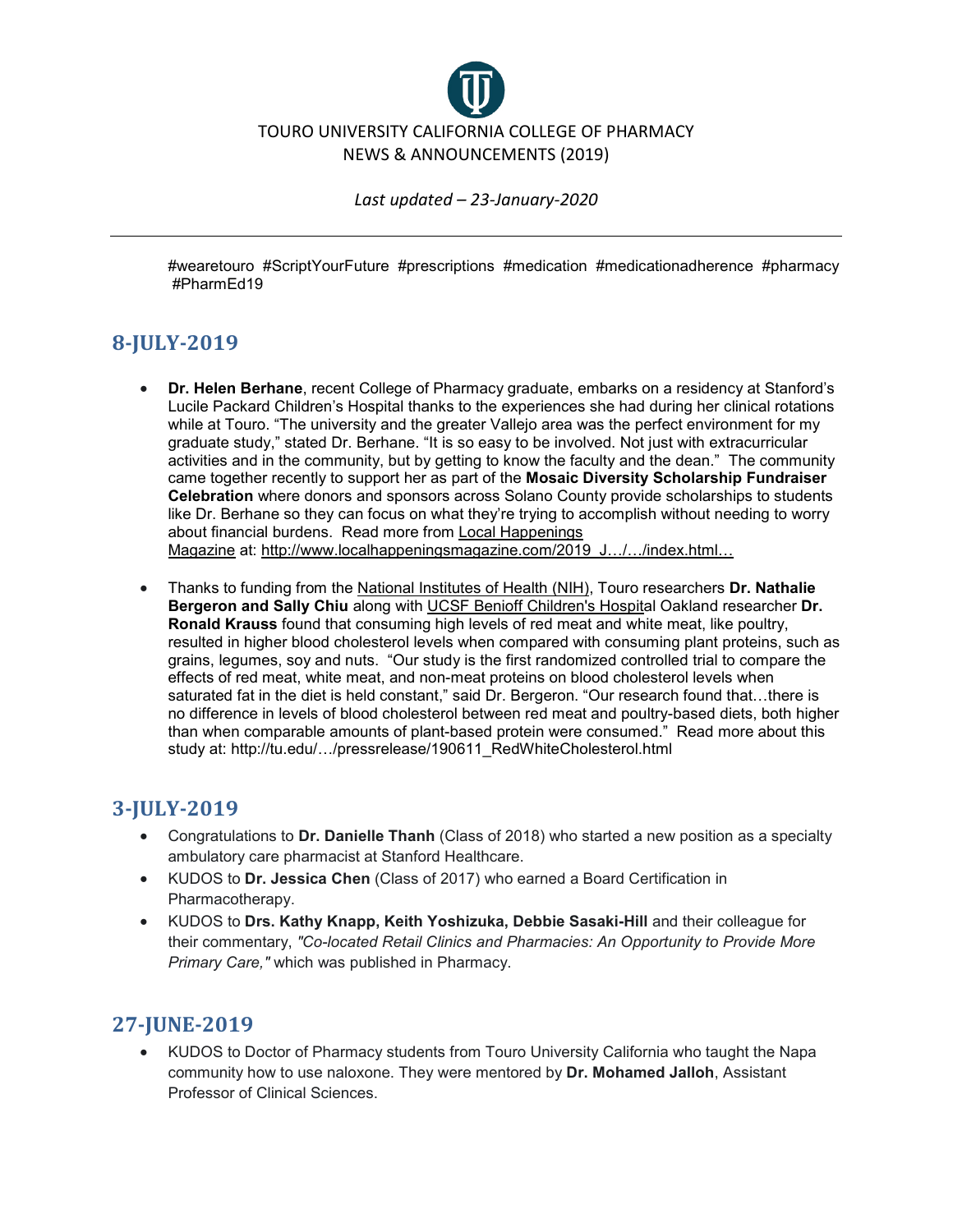

## **25-JUNE-2019**

- A hearty thank you to all of our wonderful preceptors who invest their time and expertise toward training and inspiring a whole new generation of pharmacists. It was great seeing some of them at our first preceptor appreciation dinner and training. Speakers included **Lucinda Chan, Adrian Wong, Larry Cacace, and Felix Tsui.**
- **AMCP regional meeting**: Touro University California hosted this year's meeting on campus. It was a wonderful opportunity for pharmacy students to network and learn more about managed care.
- A heartfelt thank you to **Dr. Vinson Lee** who served as keynote speaker at this year's AMCP regional meeting, which was hosted by Touro University California and provided opportunities for pharmacy students to network and learn more about managed care.
- AMCP regional meeting at Touro University California: Pharmacy students had the opportunity to learn through breakout sessions about Managed Care Residencies by **Dr. Katrina Zywiec** from Sutter Health, Patient Advocacy & Quality Measures by **Dr. Huong Nguyen** from Envolve, and Professional Advocacy through AMCP by **Dr. Stephanie Lu** from Novartis.
- Preparing for a new addition to the pharmily: COP faculty and staff celebrating the upcoming arrival of a new addition to **Ms. Christina Alvarez**, Post-Graduate Programs Coordinator, and her family.
- KUDOS to **Dr. Karl Meszaros**, Professor of Biological Sciences, for celebrating 20 YEARS at Touro University California!
- AMCP regional meeting at Touro University California: Breakout sessions provided opportunities for pharmacy students to network and learn about Personal Advocacy by **Dr. Ray Kong** from Amgen, Current and Proposed Legislative Changes Impacting Formulary Strategy, Rebates & Contracting by **Dr. Christine Tan** from EnvisionRx, and Advocating For Your Profession & Future by **Dr. Keith Yoshizuka** from Touro University California.
- Congratulations to our team for winning the **Communications and Media Outreach Award in the 2019 Script Your Future Medication Adherence Team Challenge!** Team members include: **Michael Kim** (P1), **Michael Cho** (P1), **Leslie Wu** (P2), **Nhat Nguyen** (P2), **Diana Nguyen** (P3), **Jimmy Huang** (P3), **Jimin Lee** (P4), and **Christina Doan** (P4). They were mentored by **Dr. Emily Chan**, Assistant Professor of Clinical Sciences. [https://www.scriptyourfuture.org/medication-adherence-team…/](https://l.facebook.com/l.php?u=https%3A%2F%2Fwww.scriptyourfuture.org%2Fmedication-adherence-team-challenge%2F%3Ffbclid%3DIwAR0aieoMAr3qB7tZ9jQDPvWx4igqc0JHrUfIjqoU5lwpYW-u67B4AnzAClo&h=AT1efdhcYCVpVVTU5oKX4NJ4Ar5TImUILDruuav3dr6Y9cJdpMnyLateZQcmEqQu-6AMUbBNR6E0a9bh0n7ol1B1JbwrOrrGYeBmsKsQVRDcGzu9zGcAqylkmxvGmYGn6XLs6LTNte9TzBMYx9d5t38TMdlYBGLRxA)
- [https://www.scriptyourfuture.org/2019-medication-adherence…/](https://l.facebook.com/l.php?u=https%3A%2F%2Fwww.scriptyourfuture.org%2F2019-medication-adherence-team-challenge-winners%2F%3Ffbclid%3DIwAR1gLatl4AIqunW-AugmBlUgXksBtsue0TIkooM0W7j7AkxYlOLmauAWJcU&h=AT3Pl2b2HdLz2kAGgkWNy2wVKG9a4G8VLtItGl-8SKMMSMNppGju89UAYthiLr8qihEdqdEQ-Mz5JFjwfHjWtO6iwJToMFZzW6vIQ-LLM7mQ8zQ9--n95dez0smqsyzl2N-q02q-yW4XyB5jD4L9K-YizH0i2M1U3Q)

# **24-JUNE-2019**

• Touro University students and faculty helped teach Bay Area high school students about various aspects of the healthcare profession during the 8th Annual Biotech Academy at the Touro University California campus. Today, students took part in a simulated clinical setting and learned how to suture fruit. The two-week, free academy started last week and will wrap up later this week.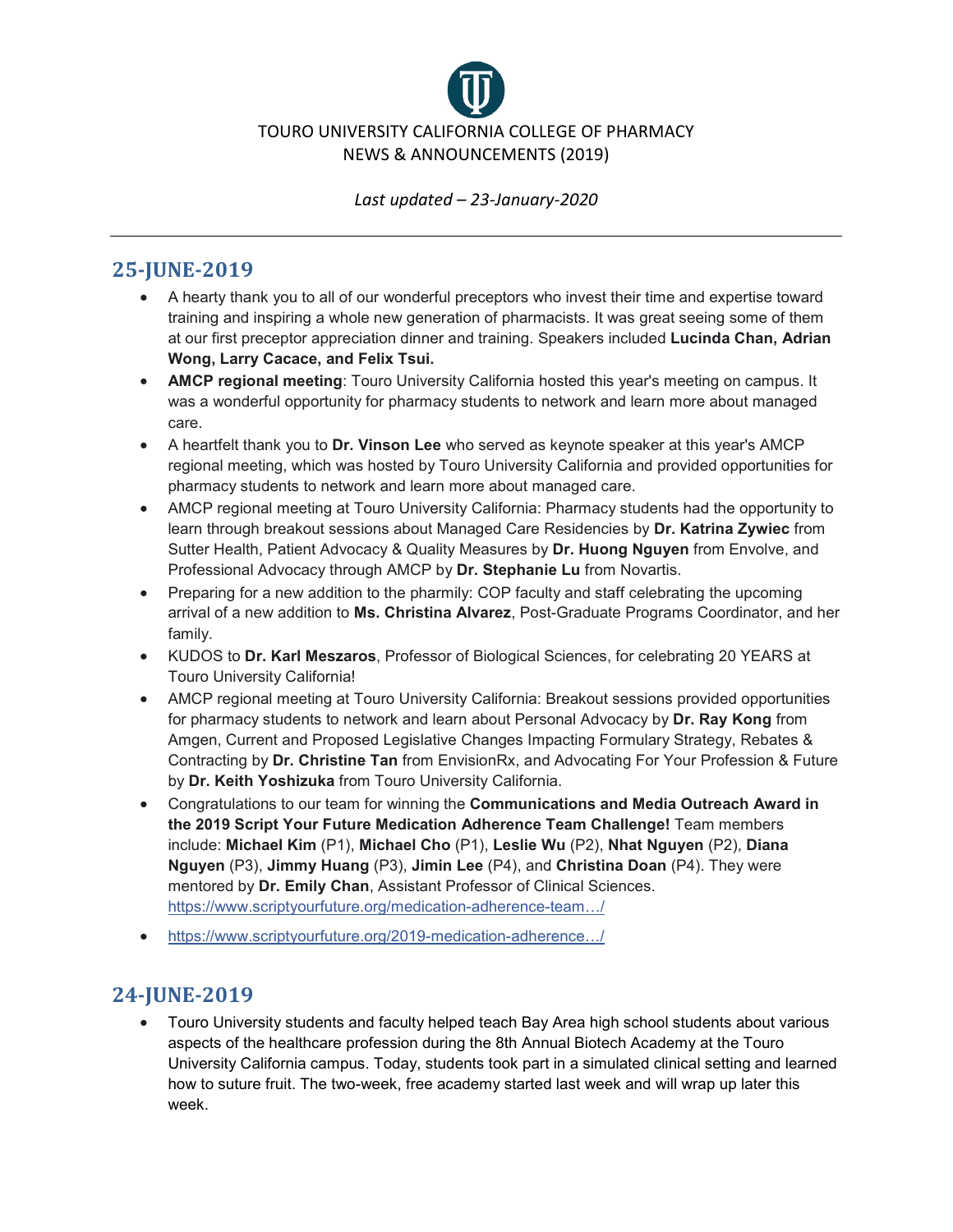

#### **7-JUNE-2019**

• (11:30AM – 1:30PM) - **Ahoy Mateys: Ye Be Invited For Some Swashbuckling Fun in Honor of Employee Appreciation**.

## **2-JUNE-2019**

• (2-3:30PM) – **Class of 2023 Mixer** @Lander Hall, 1557 Azuar Drive, Mare Island, Vallejo, California. An opportunity for incoming students to gain information and visit with each other, current students, faculty, administrators, and staff.

#### **22-MAY-2019**

- (9AM) **Touro University California College of Pharmacy Retreat**
- A huge thank you to **Mr. Buck Kamphausen** who generously allowed the College of Pharmacy to hold our Faculty Retreat at his **US World Classics Museum**!
- KUDOS to **Drs. Tara Jenkins, Nathalie Bergeron and Vani Rajagopalan** for organizing the program for our COP Faculty Retreat which focused on curricular enhancements.
- Touro University California alumni and current residents at **Western States 2019**!

# **19-MAY-2019**

- (9AM to 11:30AM) **Touro University California College of Pharmacy 2019 Commencement** @Solano Community College, Suisun, California. For more information <https://www.facebook.com/events/389426998279136/>
- **COMMENCEMENT 2019:**
	- o So many special moments celebrating the Touro University California College of Pharmacy Class of 2019!
	- $\circ$  This year's ceremony featured quest hooders, many of whom were alumni of the College. It was heartwarming to see the pharmily mentoring ladder in action on such a special day!
	- o The faculty and staff of the College of Pharmacy are so proud of the new graduates from our Doctor of Pharmacy program!
	- $\circ$  Leading all of the current faculty and graduates into the ceremony this year were our founding dean, **Kathy Knapp**, founding faculty, and alumni. A special call out to graduates in the inaugural Class of 2009 - 10th anniversary of our first PharmD class!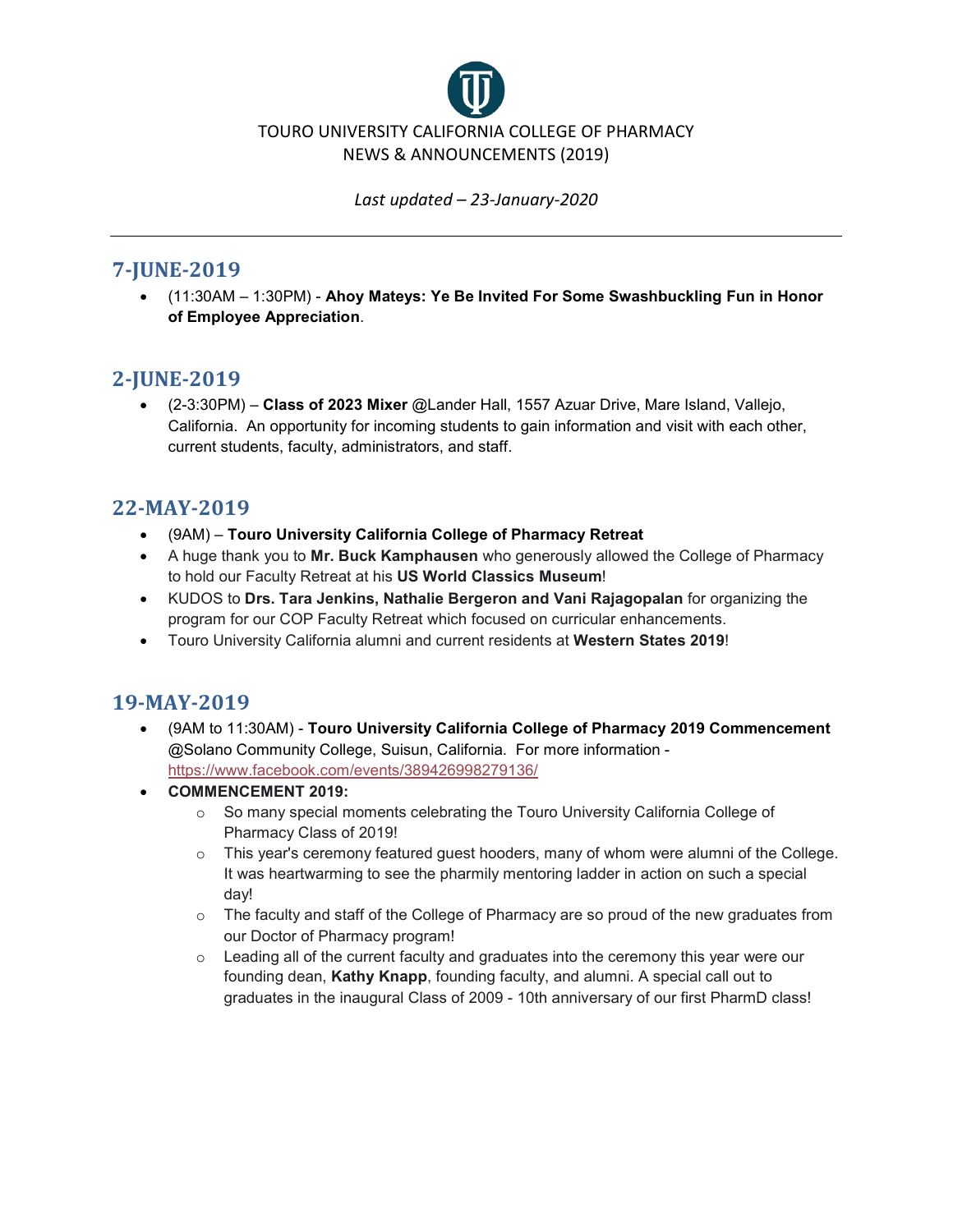

#### **17-MAY-2019**

• **GRADUATION BANQUET:** Nice to have time to reconnect with the Class of 2019 at the Mare Island Brewery Coalshed before commencement.

## **15-MAY-2019**

- **PINNING CEREMONY:** Looking forward to the COP pinning ceremony at 4:00 PM today. Featured speakers are **Mr. Tony Lotte** and **Dr. Terri Wong**, who will be providing tips and advice from the student and faculty preceptor perspectives. See you there!
- (4PM) **COP Pinning Ceremony** @Lander Hall. Taking time to celebrate the achievements of our P2 students before they move on to their Advanced Pharmacy Practice Experiences!
- Gaining inspiration from **Dr. Terri Wong**, Track 5 professor of the year, who served as the faculty preceptor speaker for this year's Pinning Ceremony.
- Congratulations to the Class of 2021 for completing the didactic portion of the program and best wishes as they move on to their APPE rotations!
- **END OF YEAR CELEBRATION AWARDS**
	- o ACCP Preceptor of the Year: **Dr. Terri Wong**, Assistant Professor of Experiential **Education**
	- o AMCP Preceptor of the Year: **Dr. Katrina Zywiec**, TUC Class of 2017
	- o CSHP Preceptor of the Year: **Dr. Keith Yoshizuka**, Chair of Social Behavioral and Administrative Sciences
	- o IPhO Preceptor of the Year: **Dr. Mohamed Jalloh**, Assistant Professor of Clinical **Sciences**
	- o APhA/CPhA Preceptor of the Year: **Adrian Wong**, Assistant Professor of Experiential **Education**
	- o KSPA Preceptor of the Year: **Dr. Vincent Largo**, TUC Class of 2017
	- o Student-Run-Free-Clinic Preceptor of the Year: **Dr. Colin DeWald**
	- o ISPOR Preceptor of the Year: **Dr. David Malewski**, Assistant Professor of Social Behavioral and Administrative Sciences
	- o SNPhA Preceptor of the Year: **Dr. Jasmine Reber**, TUC COP Class of 2016
	- o PROFESSORS OF THE YEAR 2019 Class of 2021: **Dr. Adrian Palisoc** Class of 2022: **Dr. Mike Ellerby**
	- o TRACK 1 PROFESSOR OF THE YEAR Class of 2021 and Class of 2022: **Dr. Shankar Chinta**
	- o TRACK 2 PROFESSORS OF THE YEAR Class of 2021: **Dr. Alison McCormick** Class of 2022: **Dr. Mike Ellerby**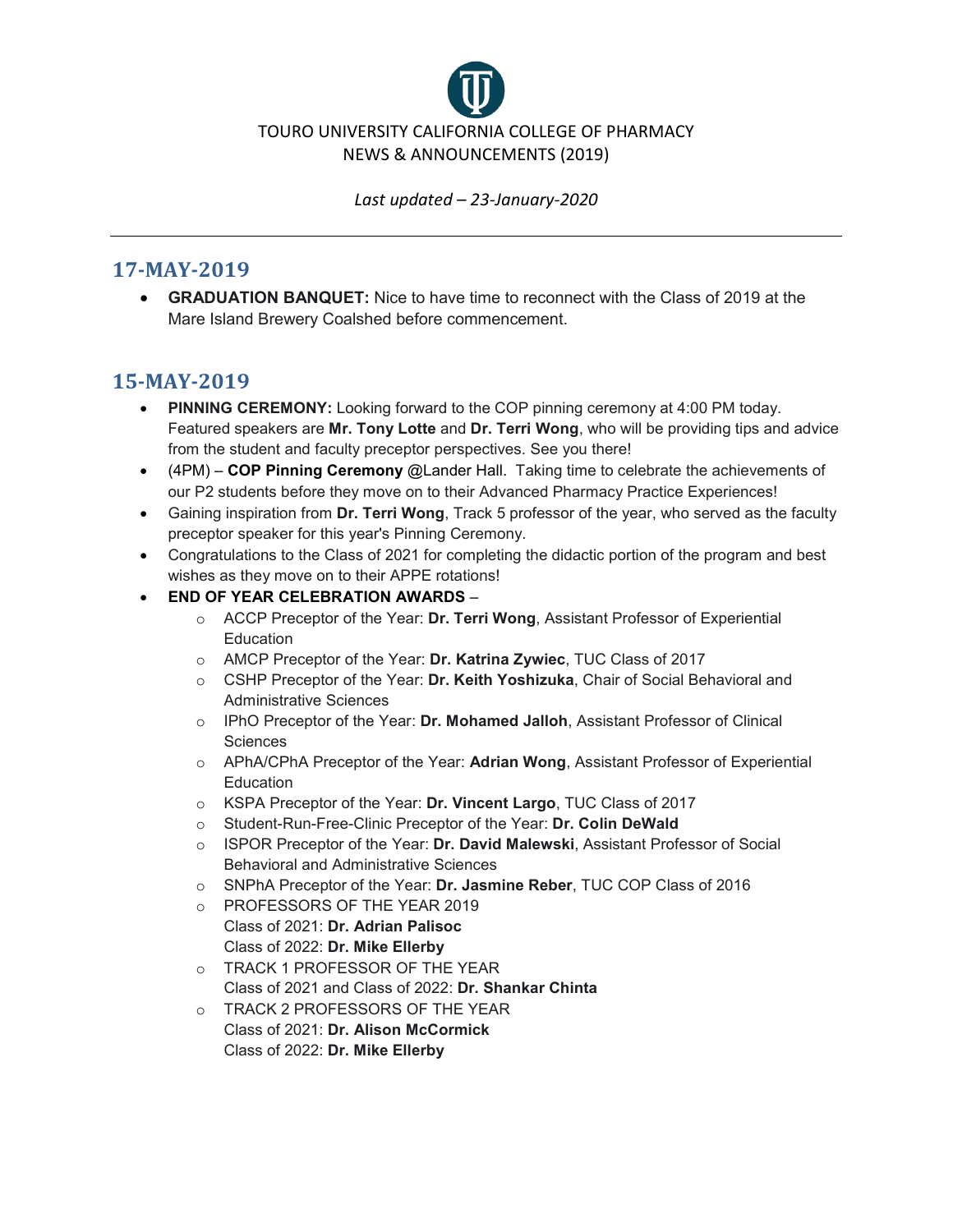TOURO UNIVERSITY CALIFORNIA COLLEGE OF PHARMACY NEWS & ANNOUNCEMENTS (2019)

*Last updated – 23-January-2020*

- o TRACK 3 PROFESSORS OF THE YEAR Class of 2021: **Dr. [Keith Yoshizuka](https://www.facebook.com/keith.yoshizuka?__tn__=%2CdK-R-R&eid=ARBpytea6KXIuaTv8eM4zvYqD48E1aQb1jvsrre8gGY1Sv8BjABecMOH77HH_szc2TZ-F35VEUQfFhO_&fref=mentions)** Class of 2022: **Dr. Rolly Kali-Rai**
- o TRACK 4 PROFESSORS OF THE YEAR Class of 2021: **Dr. [Shadi Doroudgar](https://www.facebook.com/shadi.doroudgar?__tn__=%2CdK-R-R&eid=ARC6T8Ga31LL5Uc1rJjLU9vZyAjEmj43M_HdOqzSCjDkE5OpfhKgKO2IwIWmEK1D2IC7RoDimFIjoXWd&fref=mentions)** Class of 2022: **Dr. Laura Baumgartner**
- o TRACK 5 PROFESSORS OF THE YEAR Class of 2021: **Dr. Terri [Wong](https://www.facebook.com/adrian.wong.102977?__tn__=%2CdK-R-R&eid=ARB_SmTAx1TfPXNOn7cuaZ9rhjC9F9uys4F2woLGMkSVtY-HI1NzxM6czk0YFASRxslgSHJ3YNwBoiOd&fref=mentions)** Class of 2022: **Dr. Felix Tsui**
- o MOST ENDEARING PROFESSORS: Class of 2021 - **Dr. Vista Khosraviani** Class of 2022 - **Dr. Susan Heimer**
- o MOST SOPHISTICATED PROFESSORS: Class of 2021 - **Dr. Linda Banares** Class of 2022 - **Dr. Nathalie Bergeron**
- o MOST STYLISH PROFESSORS: Class of 2021 - **Dr. [Monica Donnelley](https://www.facebook.com/monica.donnelley?__tn__=%2CdK-R-R&eid=ARAHIy02PkmcCtD_LL6fQU0gDOuOrStqTS63pBkwId6qlK9pPoMC08S9Z0dxa9BTHwK_Vz0-KmlYFdHB&fref=mentions)** Class of 2022 - **Dr. Vista Khosraviani**
- o MOST ENTERTAINING PROFESSORS: Class of 2021 - **Dr. Jeremiah Duby** Class of 2022 - **Dr. Mohamed Jalloh**
- **COMMENCEMENT RAIN PLAN ACTIVATED for CLASS of 2019**: Please check your email for details and links from the university. The new location is Solano Community College (SCC) gymnasium - Building 1700A at 4000 Suisun Valley Road, Fairfield, CA, 94534. Additional information can also be found on the university webpage and rain plan FAQs.

# **13-MAY-2019**

- **Touro Pharmacy Alliance Baking**: Cream cheese cupcakes, Hello Dolly cookie bars, apple dumplings, and chocolate mochi, all masterfully baked. Happy eating!
- **TPA DINNER**: Lots of fun and food with the P1 auction winners.

## **9-MAY-2019**

• KUDOS to **Dr. Shona Moorkerjee**, Associate Professor of Pharmaceutical Sciences, and her colleagues for their paper, "The Whys and Hows of Calculating Total Cellular ATP Production Rate," which was accepted for publication in Trends in Endocrinology and Metabolism.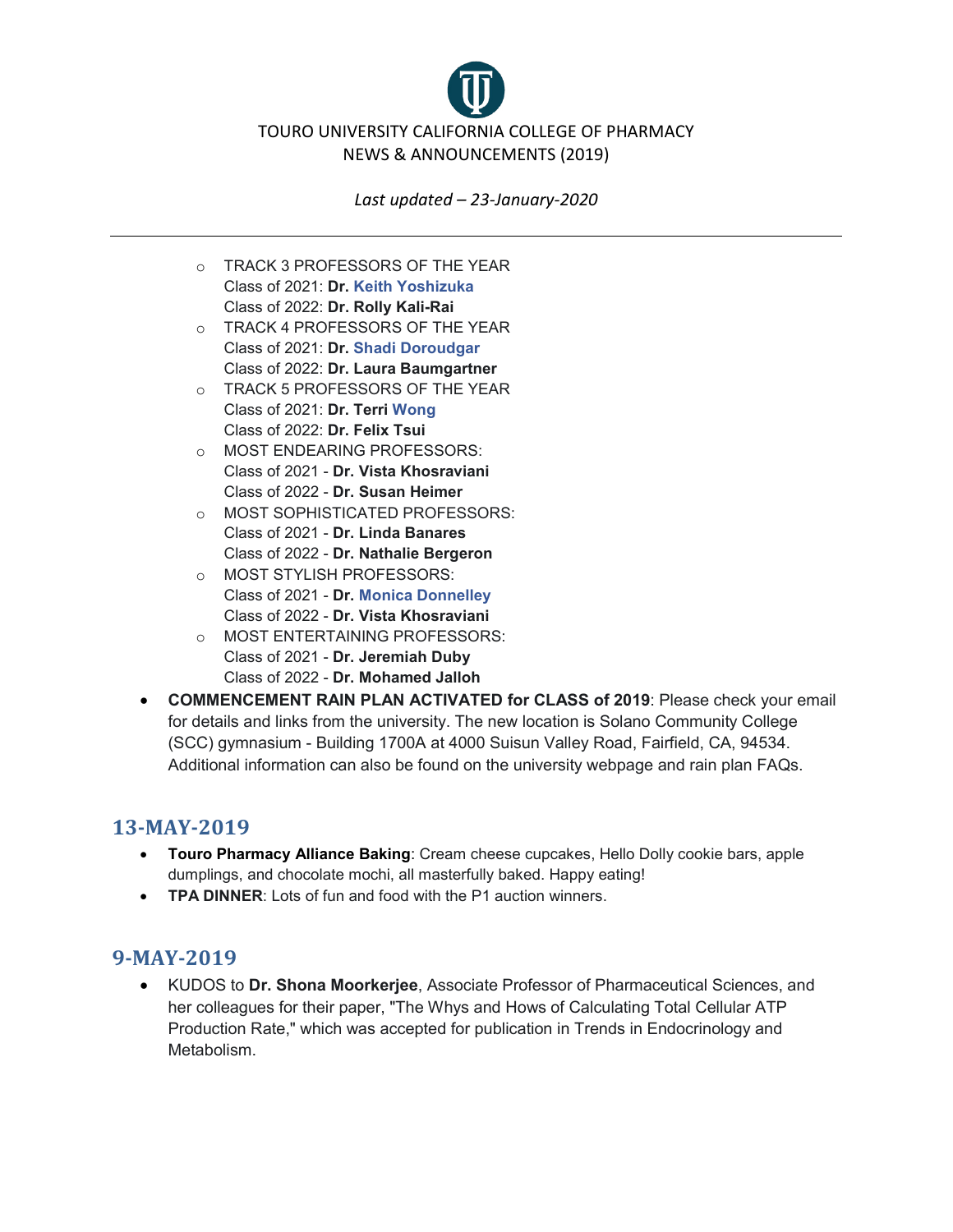

#### **8-MAY-2019**

• (Lecture) – The Navy's Hospitals on Mare Island with renowned historian and surgeon, **Dr. Thomas Snyder.**

## **7-MAY-2019**

- A shout out to **Dr. Shadi Doroudgar**, Associate Professor of Clinical Sciences, who presented "Happy Pills - An Overview of Medications for Depression," for the Prevention and Early Access Program for Seniors (PEAS) for Choice in Aging.
- Congratulations to MS student **Amaney Masadeh** who was awarded first place during Research Day 2019 for her poster, "Defined Signaling Differences of Oncogenic K-Ras Isoforms." Kudos to the outstanding mentorship provided by **Dr. Daniel Keppler**, Associate Professor of Biological Sciences.
- Congratulations to MS student **Bumjin Lee** who was awarded second place during Research Day 2019 for his poster, "Nordihydroguaiaretic Acid Attenuates the Proinflammatory Response in Amyloid-beta Treated Microglia by Inhibiting NLRP3 Inflammasome-mediated IL-1beta Secretion." Kudos to the exemplary mentorship provided by Dr. Shankar Chinta, Assistant Professor of Biological and Pharmaceutical Sciences.
- Congratulations to Doctor of Pharmacy students **Tony Lotte** and **Ernesto Vigil** who was awarded third place during Research Day 2019 for their poster, "SGLT-2 Inhibitors and their Additional Benefits in Patients with Type 2 Diabetes." Kudos to the excellent mentorship provided by Dr. Clipper Young (Clas of 2013).

# **6-MAY-2019**

- KUDOS to our **CAPSLEAD team** for presenting their poster, "Development of professional behavior with an additional experiential year in pharmacy curriculum: students' and preceptors' perceptions," at Research Day 2019.
- Congratulations to **Drs. Vani Rajagopalan**, **Mike Ellerby** and **Tara Jenkins** for submitting one of five projects invited to participate in the AACP Innovations in Teaching competition, which recognizes innovative teaching and learning strategies and assessment methods.
- KUDOS to **Dr. Shankar Chinta**, Assistant Professor of Biological and Pharmaceutical Sciences, who served as a reviewer for the AACP New Investigator Awards.
- KUDOS to **Dr. Nathalie Bergeron**, Professor and Chair of Biological Sciences, and her colleagues for their paper, "A randomized, controlled trial on the effects of almonds on lipoprotein response to a higher carbohydrate, lower fat diet in men and women with abdominal adiposity," which was published in Lipids in Health and Disease.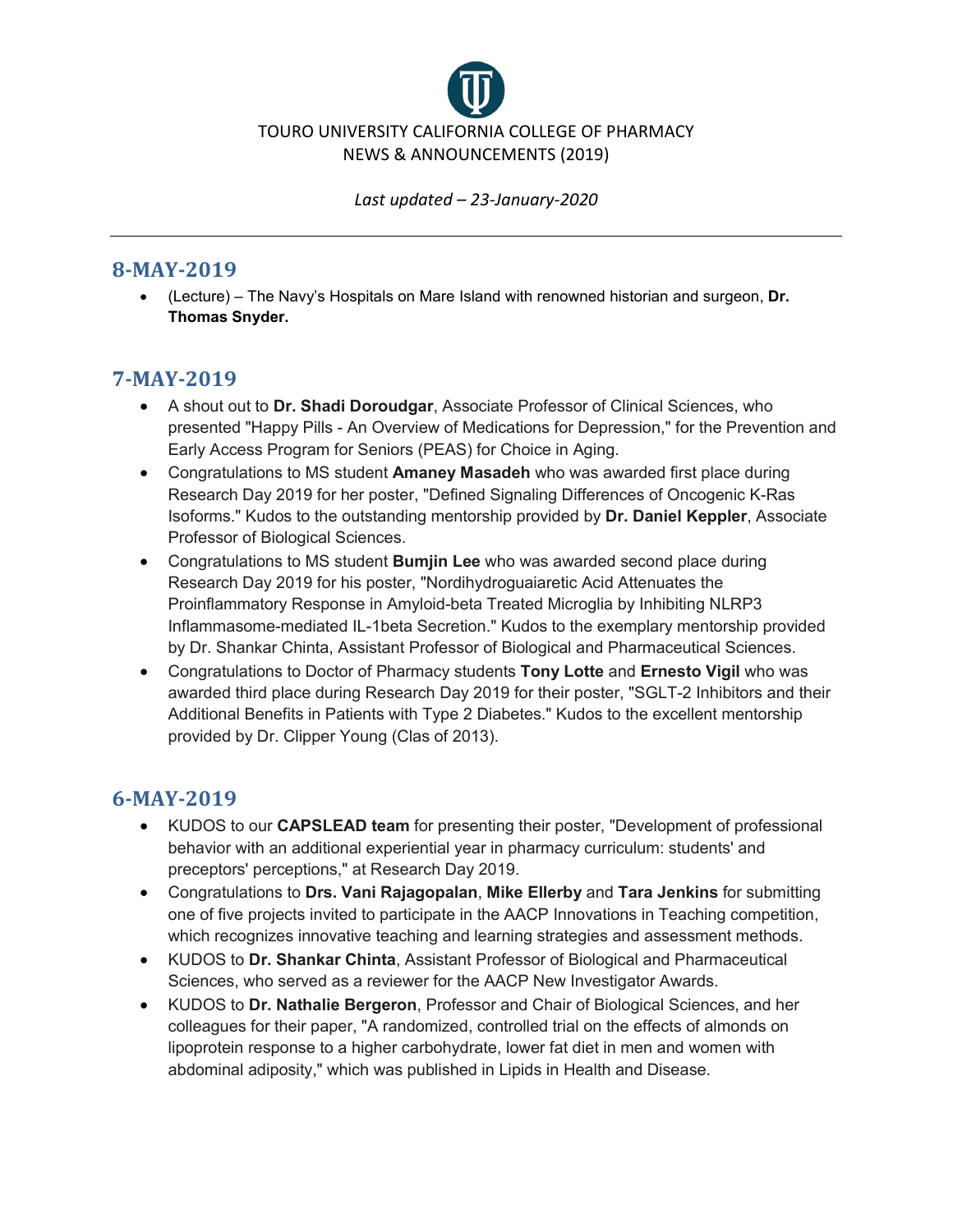

#### **3-MAY-2019**

- KUDOS to **Dr. Laura Baumgartner**, Assistant Professor of Clinical Sciences, and her colleagues for their paper, "Incidence of Dexmedetomidine Withdrawal in Adult Critically Ill Patients," which was accepted for publication in Critical Care Explorations.
- KUDOS to **Dr. Monica Donnelley**, Assistant Professor of Clinical Sciences, who received the UCSF School of Pharmacy Apples Preceptor Award for the Greater Sacramento Area.

## **2-MAY-2019**

- KUDOS to **Drs. Laura Baumgartner and Lauren Roller**, Assistant Professors of Clinical Sciences, and their colleagues for their paper, "High fidelity simulation increases pharmacy resident perceived competence during medical emergencies," which was accepted for publication in Currents in Pharmacy Teaching and Learning.
- ADVANCED PRACTICE PHARMACIST: Kudos to **Drs. Eric Ip, Shadi Doroudgar, Vista Khosraviani, Mohamed Jalloh, and Kristen Herzik**, for leading the CSHP-Touro APP Certificate Program - two more sessions scheduled in May 2019!
- Congratulations to **Dr. Emily Chan**, Assistant Professor of Clinical Sciences, for being selected as Phi Lambda Sigma Gamma Omicron 2019 Outstanding Faculty Member!
- Appreciative of the support of the **NACDS Foundation** for providing funds for pharmacy student scholarships at the recent meeting in Palm Beach, FL.
- KUDOS to **Dr. Shadi Doroudgar**, Associate Professor of Clinical Sciences, for her presentation, "Clinical pearls regarding diagnosis and prescribing for the African American population for healthcare providers who are not prescribers," at the African American Training and Technical Assistance Program.
- Hear **Dr. Shona Mookerjee** On the **RadioBio Podcast**!
- Miss Pooja is in the house**: Indian singer Miss Pooja** visiting with students at Touro University California in the Pharmacy Practice Center.
- Thank you to the **TUC Alumni Association** who made it possible to recognize deserving students with scholarships.
- Congratulations to Doctor of Pharmacy students **Bobby Wu, Leslie Wu** and **Mustafa Sultani** who were recongized with **Diversity Scholarships** from the university at the recent Mosaic event.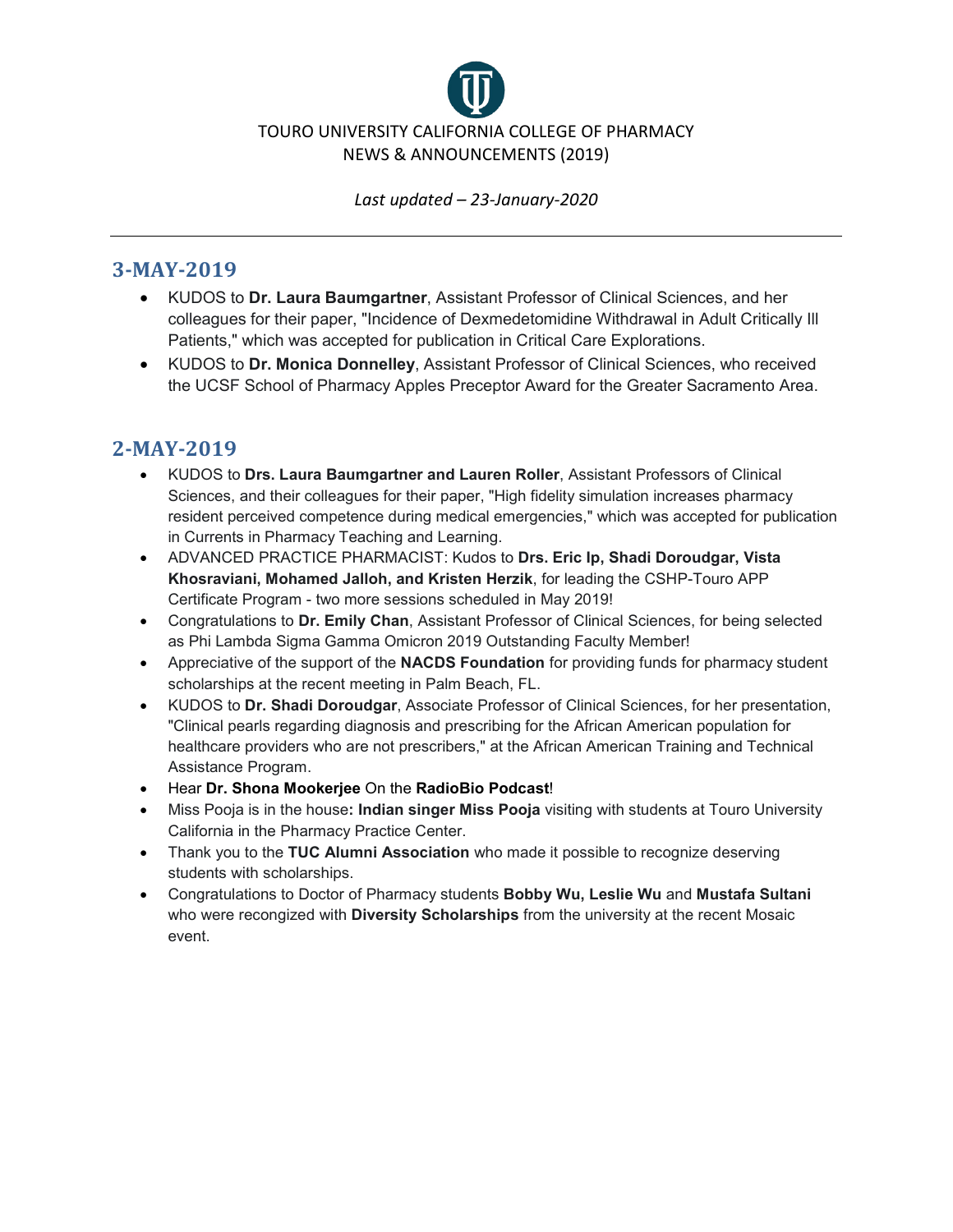# TOURO UNIVERSITY CALIFORNIA COLLEGE OF PHARMACY NEWS & ANNOUNCEMENTS (2019)

*Last updated – 23-January-2020*

#### • **Touro University - where knowledge and values meet**

| TUC Highlights                                                                                                                                                                                                                                                                                                                                                                                                  | <b>SCHOOL</b>                          | <b>TUITION</b><br><b>AND FEES</b> | <b>NAPLEX</b><br><b>PASS RATE</b> | <b>RESIDENCY</b><br><b>MATCH RATE</b> |
|-----------------------------------------------------------------------------------------------------------------------------------------------------------------------------------------------------------------------------------------------------------------------------------------------------------------------------------------------------------------------------------------------------------------|----------------------------------------|-----------------------------------|-----------------------------------|---------------------------------------|
| NAPLEX pass rate is in the<br>top 10th percent in the<br>country. The TUC pass rate<br>is ranked 12th highest in<br>the country, and 2nd<br>highest in California (less<br>than 1% behind the highest<br>ranking California school).                                                                                                                                                                            | <b>Touro University California</b>     | \$46.175                          | 97.83%                            | 71%                                   |
|                                                                                                                                                                                                                                                                                                                                                                                                                 | California Health Sciences University  | \$45,605                          | 78.57%                            | 20%                                   |
|                                                                                                                                                                                                                                                                                                                                                                                                                 | California Northstate University       | \$49,520                          | 85.84%                            | 16%                                   |
|                                                                                                                                                                                                                                                                                                                                                                                                                 | <b>Chapman University</b>              | $$75.315*$                        | 71.23%                            | 48%                                   |
| Residency match rate is<br>the third highest in<br>California, with 71% of<br>students matching<br>compared to the national<br>average of 64%.<br>Tuition and fees are the<br>fourth lowest amongst<br>pharmacy schools in<br>California.<br>Data sources:<br>- AACP tuition survey, 2018-2019<br>- NABP NAPLEX pass rate, 2018<br>graduates (03/01/19)<br>- ASHP residency match, 2019<br>graduates (04/10/19) | Keck Graduate Institute                | \$46,900                          | 75.44%                            | 30%                                   |
|                                                                                                                                                                                                                                                                                                                                                                                                                 | Loma Linda University                  | \$48.292                          | 91.25%                            | 48%                                   |
|                                                                                                                                                                                                                                                                                                                                                                                                                 | Marshall B. Ketchum University         | \$48,080                          | N/A                               | N/A                                   |
|                                                                                                                                                                                                                                                                                                                                                                                                                 | University of California San Diego     | $$36.834$ (in)                    | 98.44%                            | 77%                                   |
|                                                                                                                                                                                                                                                                                                                                                                                                                 | University of California San Francisco | $$46,180$ (in)                    | 91.15%                            | 83%                                   |
|                                                                                                                                                                                                                                                                                                                                                                                                                 | University of the Pacific              | \$79,183"                         | 95.79%                            | 57%                                   |
|                                                                                                                                                                                                                                                                                                                                                                                                                 | University of Southern California      | \$60,386                          | 96.49%                            | 69%                                   |
|                                                                                                                                                                                                                                                                                                                                                                                                                 | <b>West Coast University</b>           | \$41,660                          | 65.52%                            | 25%                                   |
|                                                                                                                                                                                                                                                                                                                                                                                                                 | Western University                     | \$49,725                          | 97.62%                            | 60%                                   |
|                                                                                                                                                                                                                                                                                                                                                                                                                 | <b>NATIONAL</b>                        | \$51,835 (CA)                     | 89.46%                            | 64%                                   |

## **27-APRIL-2019**

• **Anthony Williams** (Recruiter) @**San Diego State University Aztec Pre-Professional Health Conference**, San Diego, California / Email: [Anthony.williams@tu.edu](mailto:Anthony.williams@tu.edu)

#### **25-APRIL-2019**

- **Making a Difference in Our Community** Touro students are making a difference in the lives of underserved and homeless individuals at the **Berkeley General Suitcase Clinic!**
- (Video) **Touro University of California Mosaic Celebration 2019** Thanking our Donors! Featuring Touro PharmD students – Yewande Samuel & Tatiana Ouabo. Link -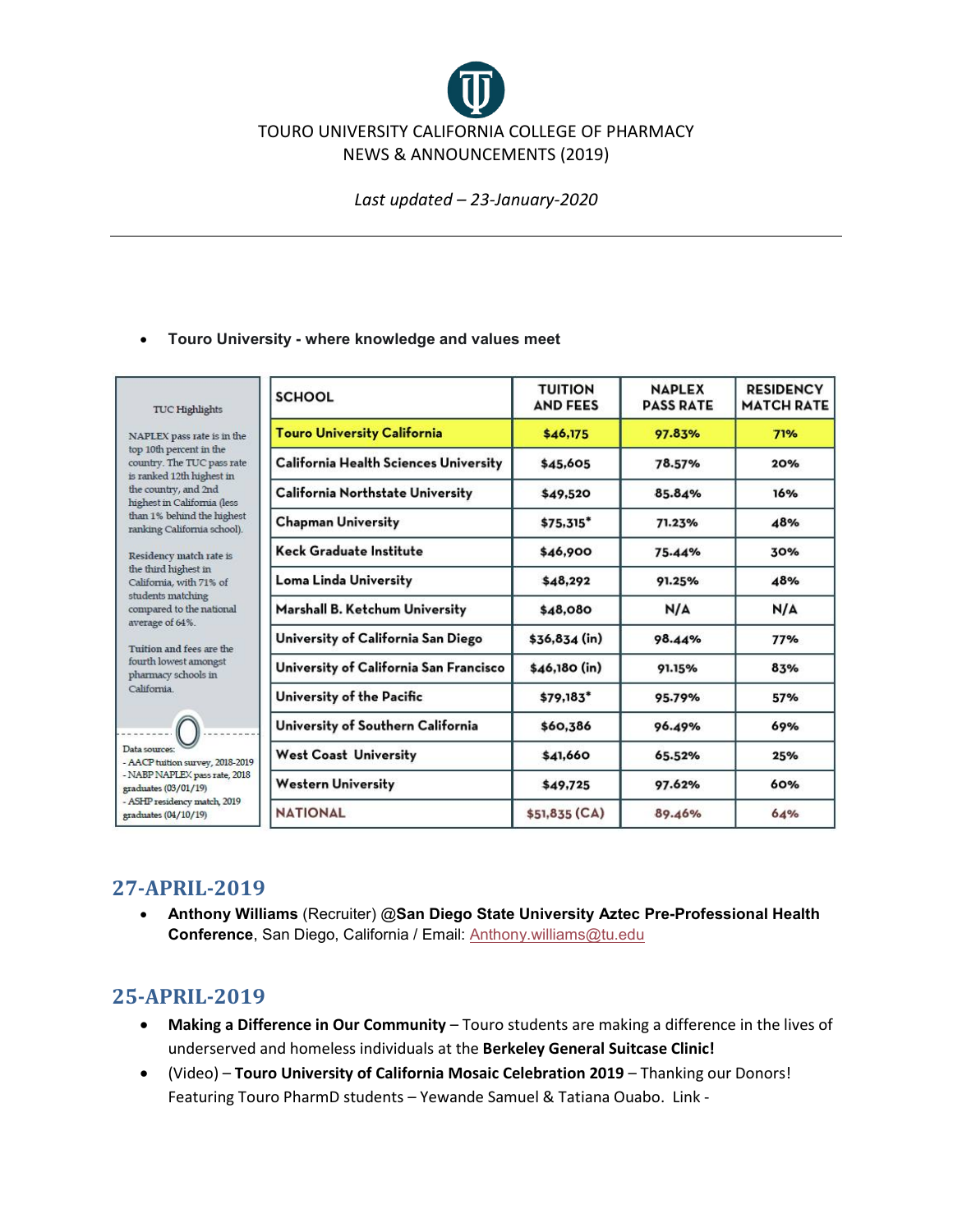

[https://www.youtube.com/watch?v=JHHGKdzdJXo&feature=youtu.be&fbclid=IwAR2NiG0w7JBE](https://www.youtube.com/watch?v=JHHGKdzdJXo&feature=youtu.be&fbclid=IwAR2NiG0w7JBEhjgL9JjcudDBJIGGgsZf8o46D0tjMJJ4HK0xfqcOzzcdj04) [hjgL9JjcudDBJIGGgsZf8o46D0tjMJJ4HK0xfqcOzzcdj04](https://www.youtube.com/watch?v=JHHGKdzdJXo&feature=youtu.be&fbclid=IwAR2NiG0w7JBEhjgL9JjcudDBJIGGgsZf8o46D0tjMJJ4HK0xfqcOzzcdj04)

#### **24-APRIL-2019**

• **18th Annual Research Day**. Focus on Child Health and Development and Nutrition. Keynote speaker from the Public Health program at UC Berkeley and presentations from our own faculty.

#### **23-APRIL-2019**

• (Noon) – Annual Touro Pharmacy Alliance auction.

## **18-APRIL-2019**

• **Anthony Williams**, Recruiter @**UC Riverside Grad School Fair**, Riverside, California / Email: [Anthony.williams@tu.edu](mailto:Anthony.williams@tu.edu)

## **17-APRIL-2019**

- (All day) **Legislative Day**, Sacramento, California.
- (5:30-8PM) **A Mosaic Celebration: Diversity Scholarship Fundraiser** @Farragut Inn, Vallejo, California. <https://www.facebook.com/events/250037585881360/>… *Join TUC faculty, staff, students, alumni and donors at its Mosaic Celebration fundraiser recognizing and supporting the academic achievement of students who, through their range of cultural experiences, contribute to inclusive excellency at the University. The event includes both a silent and live auction, raffle prizes, a hosted bar and heavy hors d'oeuvres. All proceeds from this event support TUC's diversity student scholarships with the goal of diversifying the number of healthcare and educational professionals to reflect the increasing diversity of the community. For more information and to purchase tickets, please visit:* [https://advancement.tu.edu/mosaic-2019.](https://l.facebook.com/l.php?u=https%3A%2F%2Fadvancement.tu.edu%2Fmosaic-2019%3Ffbclid%3DIwAR0aDs06vEDnaQDGv1rLWjJji7nKAtzbXlc_afzCesM7Z9TjlYwCcjMAbu4&h=AT2yuG6aL2CFgFcU25Q_OonYTD_mz05paJIB41q8DfQeCFS6qeDfxdYZgdVRW7mSW7EpueMgXZgCAfzoqTJuhSNNOxvVDpzz7gSiXH1cqhyCrSnLULj_bRPBTlVUZVQG_Go)

#### **16-APRIL-2019**

• **Anthony Williams**, Recruiter @**UC Irvine Health Professions Graduate School Fair** [\(https://career.uci.edu/recruiters/graduate-school-fairs-recruiters/\)](https://career.uci.edu/recruiters/graduate-school-fairs-recruiters/) , Irvine, California / Email: [Anthony.williams@tu.edu](mailto:Anthony.williams@tu.edu)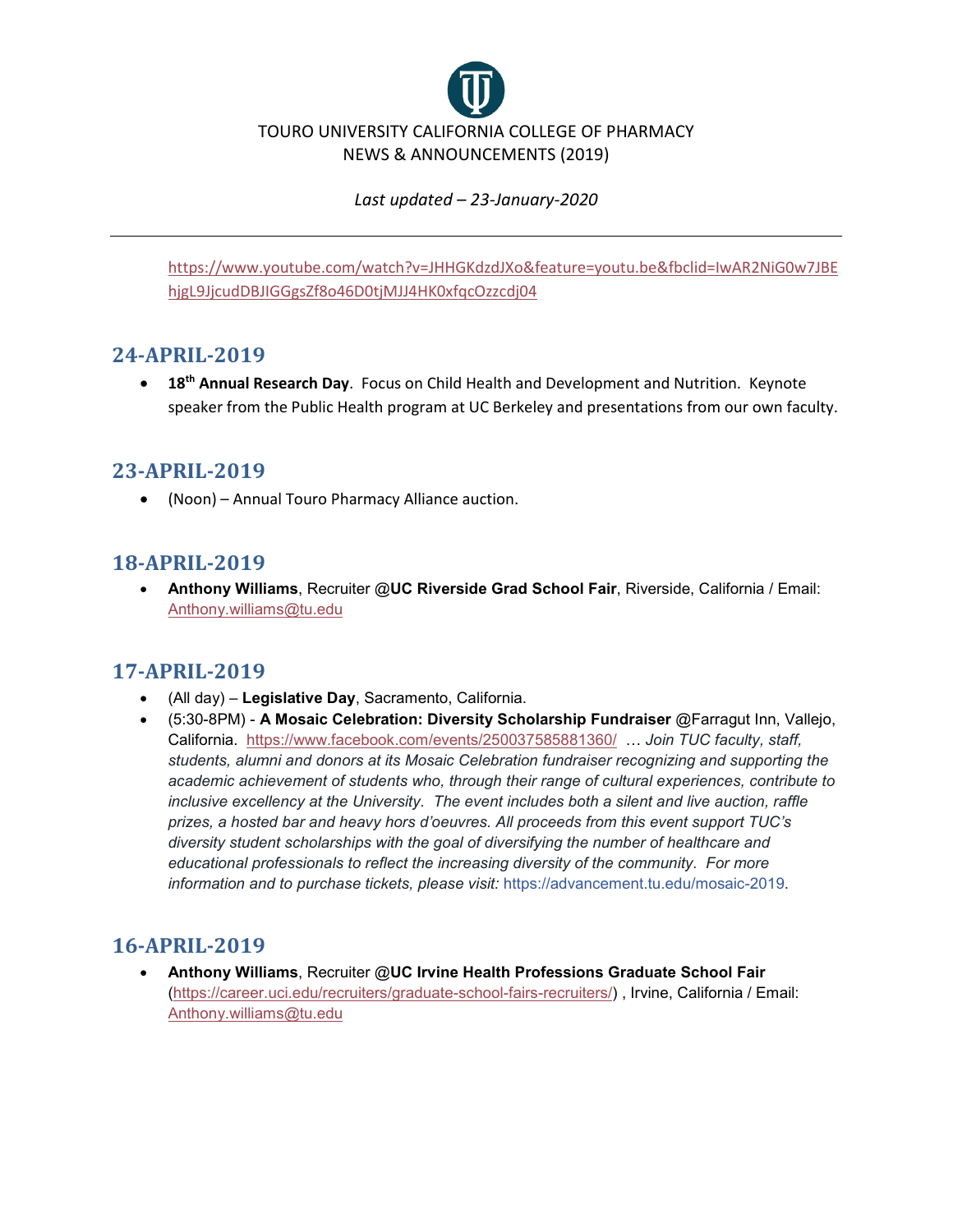

#### **11-APRIL-2019**

• CONGRATULATIONS to **Helen Berhane** for receiving a TUC Alumni Association Scholarship in recognition of her scholarship, leadership, and commitment to community improvement.

## **10-APRIL-2019**

• **NOWRUZ**: Doctor of Pharmacy students celebrating Persian New Year!

# **8-APRIL-2019**

• **FOOD PANTRY**: TUC is planning on creating a food pantry to support students who may be experiencing food insecurity. Please respond to the email from **Dr. Jill Alban** that has a link to a survey regarding this - the survey is short (about 3 min to complete). It will help assess the scope of the needs on campus and preferences to help ensure that food is not a barrier to your success.

## **7-APRIL-2019**

- Over 60 community members were seen at the **Sikh Temple** in Fairfield this afternoon by Touro University California Doctor of Pharmacy students, who checked blood pressure and blood glucose levels.
- **Industry Pharmacists Organization (IPhO):** New student board members at Touro University California College of Pharmacy.
- Mo x 2: **Dr. Mohamed Jalloh**, Assisant Professor of Clinical Sciences, and **Monica Ukaoma**, second year Doctor of Pharmacy student, from Touro University California speaking about the pharmacy profession at the PILLS conference.
- Touro University California Doctor of Pharmacy students providing health screenings at the **Sikh temple** in Fairfield.

# **6-APRIL-2019**

- **Anthony Williams**, Recruiter @**UC Berkeley PILLS Conference.** Learn about the various clear paths that pharmacy offers for all personality types – clinical, business, research and more.
- Stop by and speak with Dr. Susan Heimer, Dr. Mohamed Jalloh, Mr. Tony Williams and Mr. Jonathan Trinh from Touro University California to learn more about pharmacy! You can find us today at the **PILLS conference** on the UC Berkeley campus.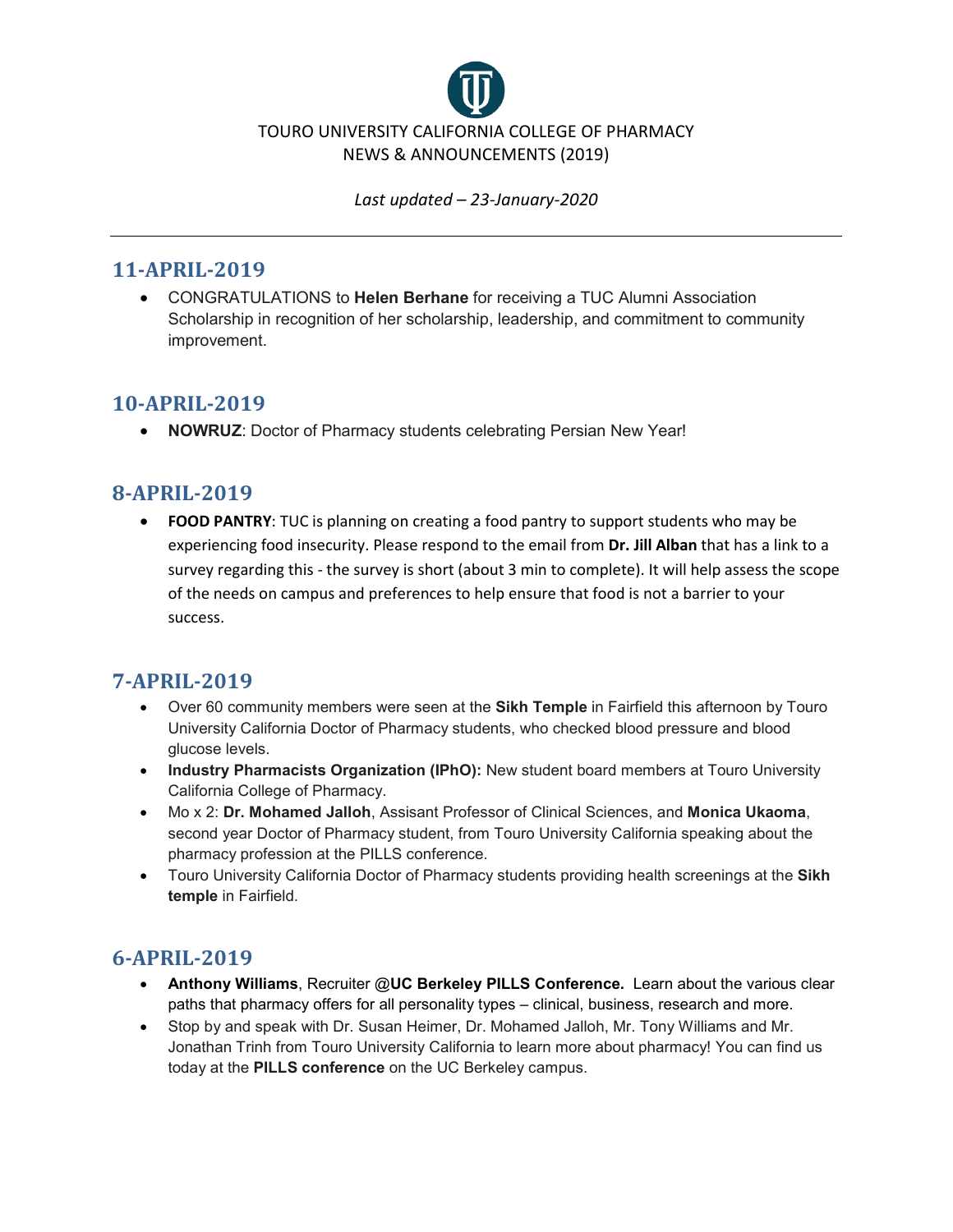

• Join us at the **PILLS Conference** at UC Berkeley and find out how Touro University California's 2+2 program can help you become the pharmacist of your dreams. [\(https://www.ocf.berkeley.edu/~pills/](https://www.ocf.berkeley.edu/%7Epills/) ) Berkeley, California / Email: [Anthony.williams@tu.edu](mailto:Anthony.williams@tu.edu)

## **4-APRIL-2019**

• (5-7:30PM) - **6th Annual Legislative Banquet** @Farragut Inn Ballroom.

#### **3-APRIL-2019**

• **The Public Health Hero Awards Ceremony & Dinner.** 5:30-8pm. Farragut Inn Ballroom. *Please join the Public Health Program in honoring those who are helping to make our communities healthy & just places to live. Awardees include the Global Health Student Hero, the Community Health Student Hero, Alumni Hero & Community Service Hero.*

#### **2-APRIL-2019**

- **World Autism Awareness Lunch** @Farragut Inn Ballroom. Tuesday, April 2, 2019. 12 noon to 1pm. *Wear Blue and Join Us over lunch for awareness and understanding. Expert speakers. Autism open mic*. To RSVP visit – <http://www.tu.edu/autismawareness> or call (707) 638-5805
- **COP Bubble Soccer!** Tuesday, 4/2/2019, 5PM to 7PM. @Mare Island Sports Complex.

## **31-MARCH-2019**

• Doctor of Pharmacy students providing screenings for hypertension and diabetes at Faith Food Friday.

## **29-MARCH-2019**

• **SHOW YOUR CAMPUS PRIDE!** The Office of University Advancement is filming a special video to promote the Mosaic Diversity Scholarship event and want YOU to be a part of it. All Students, Faculty, and Staff are invited to join and SHOW YOUR CAMPUS PRIDE in a large group shot on the steps of Lander Hall. Bring a friend! The more the better! Friday, 3/29/19, 12 noon, Steps of Lander Hall.

## **27-MARCH-2019**

• Extending birthday wishes to **Ms. Alisa Danyeur** on Pi Day.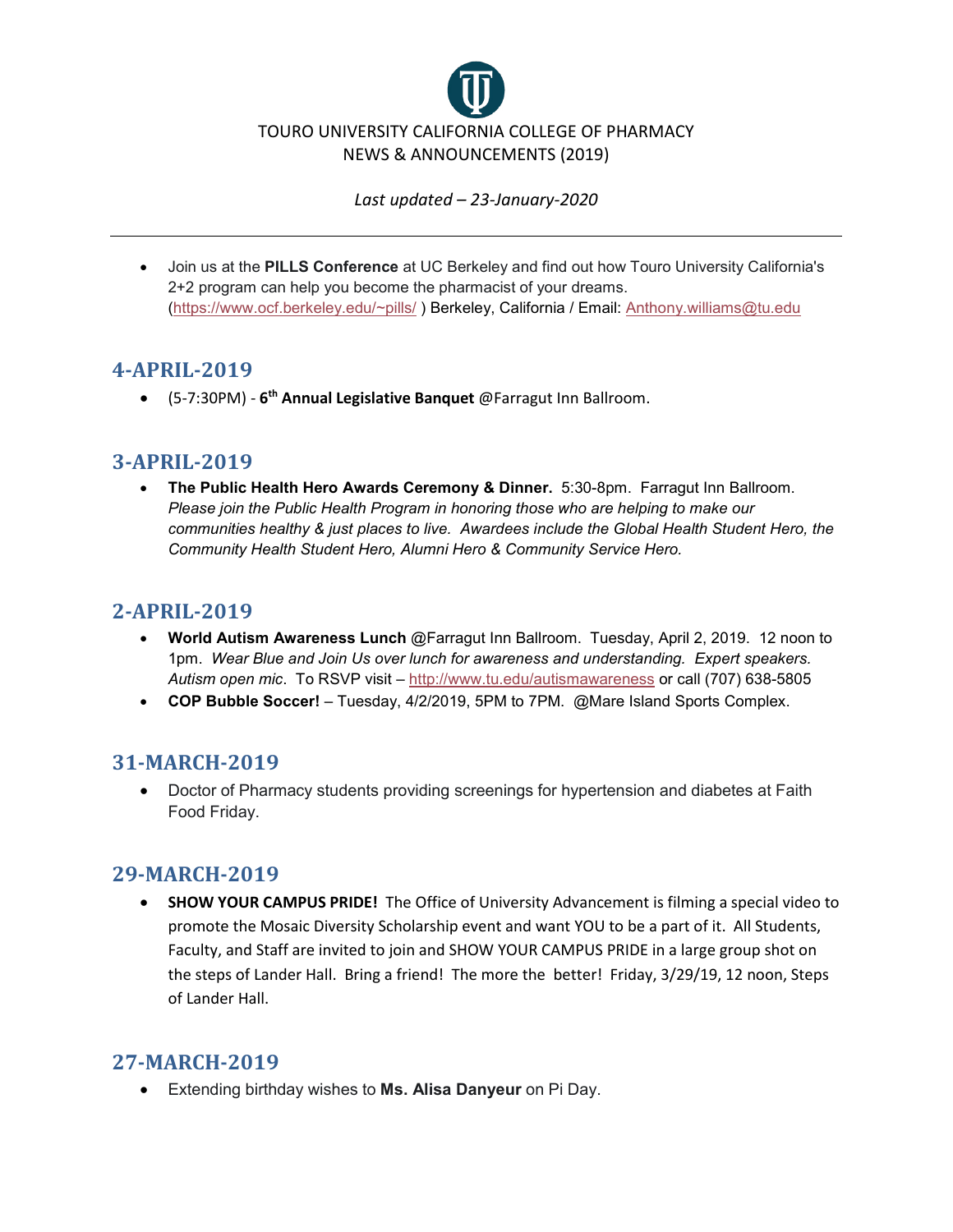

- Tempting fate by pieing **Ms. Iris Dreu**, Program Coordinator and Staff Support of Experiential Education!
- **MORE PI DAY HIGHLIGHTS**: P1s paying it forward for a good cause.
- **BELATED PI DAY HIGHLIGHTS**: Kudos to everyone for donating canned goods.TPA leadership past and present.
- KUDOS to **Dr. Jeremiah Duby**, Associate Professor of Clinical Sciences, and his colleagues, for their paper, "Effect of early and focused benzodiazepine therapy on length of stay in severe alcohol withdrawal syndrome," whcih was published in Clinical Toxicology.

#### **26-MARCH-2019**

• KUDOS to the following Doctor of Pharmacy students who were selected by the FDA for rotations next year: **Nathaniel Calloway, Jae Eun Kug**, and **Diana Nguyen!**

# **25-MARCH-2019**

- KUDOS to **Vionna Wong** for being recognized at the APhA awards ceremony for making it into the finals of the **National Patient Counseling Competition!** Touro University California was the only pharmacy school from California represented in the finals.
- **Spring Open House**: Enjoying interacting with students from UC Irvine and UC Merced in the Pharmacy Practice Center, taking blood pressure readings, compounding, and learning aseptic technique.
- The **National Hispanic Pharmacists Association** first annual conference included presentations by **Dr. Maria Rivas** and **Dr. Diana DeVore**. We are proud of the connections of these notable leaders to TUC COP.

## **23-MARCH-2019**

- KUDOS to Doctor of Pharmacy student, **Mustafa Sultani**, who presented his poster "'Disconnected—A Stakeholder Analysis to Inform More Safe and Effective Use of Natural Products Among Pharmacy Patrons" at the APhA meeting in Seattle. Co-authors include **Ryan Hoh, Muhamod Saied, Dr. Shane Desselle**, and researchers at the University of Sydney and University of Macau.
- KUDOS to **Dr. David Evans**, Professor of Biological Sciences, and his colleagues, for their paper, "Impact of topical corticosteroid pretreatment on susceptibility of the injured murine cornea to Pseudomonas aeruginosa colonization and infection," which was published in Experimental Eye Research.
- CONGRATULATIONS to **Caroline Farr** (Class of 2019) who was one of 75 pharmacy students nationwide to be recognized with a USPHS Excellence in Public Health Pharmacy Award. Caroline was commended for her commitment and leadership in improving the health of people in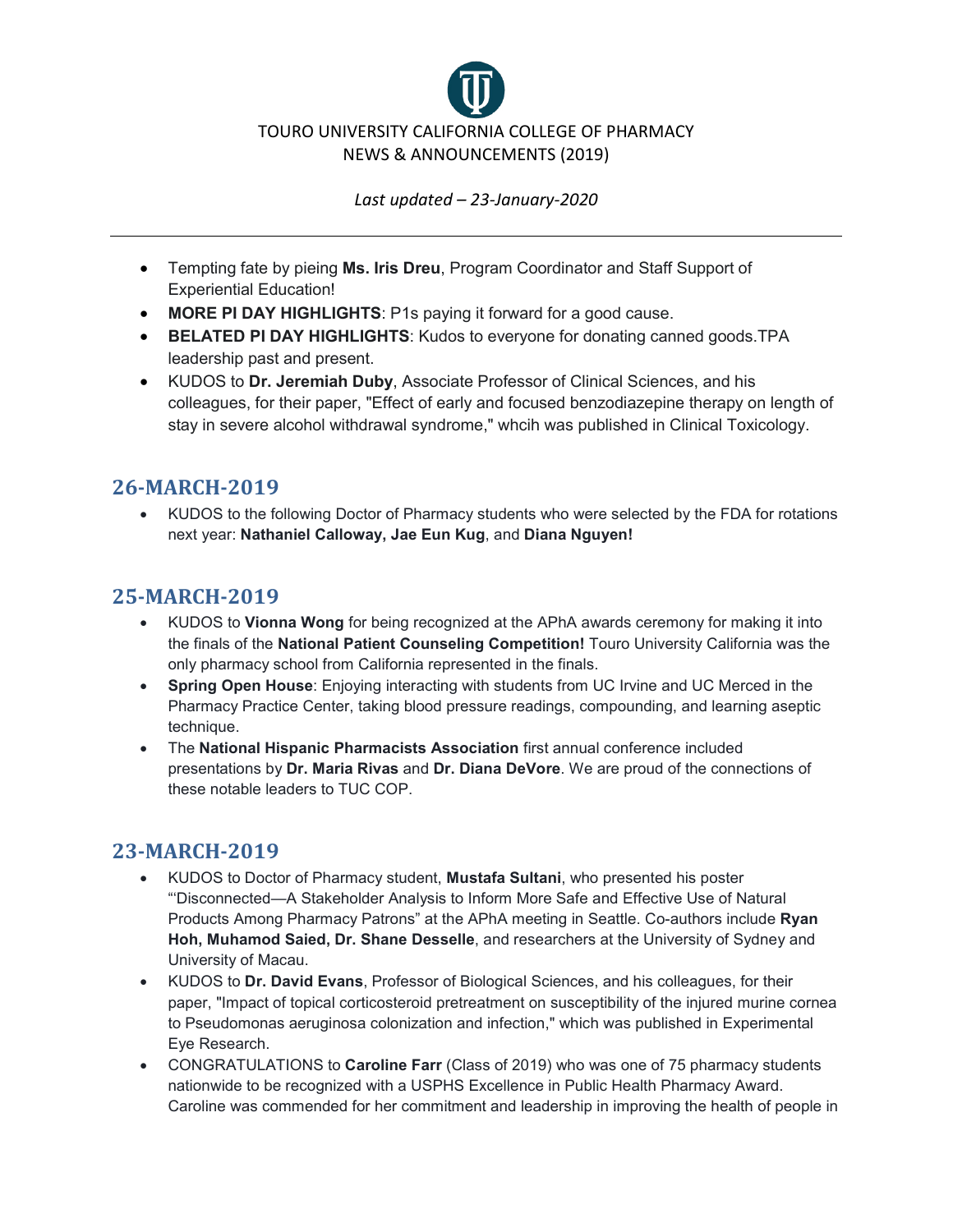

communities at home and abroad through patient care, educational outreach, and research efforts.

• CONGRATULATIONS to **Vionna Wong** who made it into the finals of the **APhA-ASP Patient Counseling Competition!** Touro University California is the only pharmacy school from California represented in the finals.

#### **21-MARCH-2019**

• CONGRATULATIONS to **Dr. Nicholas Alonzo** (Class of 2018) who matched for a PGY2 residency in Hematology/Oncology at Stanford Health Care!

## **19-MARCH-2019**

• KUDOS to **Dr. Nathalie Bergeron**, Chair and Professor of Biological and Pharmaceutical Sciences, and her colleagues for their paper, "A randomized, controlled trial on the effects of almonds on lipoprotein response to a higher carbohydrate, lower fat diet in men and women with abdominal adiposity," which is being published in Lipids in Health and Disease.

#### **20-MARCH-2019**

• (4:30PM) – **Study Break Reminder!** Late Night Studying in Farragut Inn Tonight … *Remember to treat yourself to some light refreshments, some with caffeine, which will be available while supplies last tonight beginning at 4:30pm. Good luck with your exams! (This study break is possible through the combined efforts of Student Affairs, the Office of the Rabbi, and the Facilities Department).*

#### **20-MARCH-2019**

• (6-7PM, PST) - Touro University California College of Pharmacy will host a **one-hour live webinar** that will feature information about its doctorate of pharmacy. This webinar affords prospective students the opportunity to engage, explore, ask questions, hear from faculty, alumnus, students in our program and University Admissions. Join from PC, Mac, Linus, iOS or Android. URL – <https://zoom.us/j/6454950002> , Questions? Contact **Anthony Williams**, [Anthony.williams@tu.edu](mailto:Anthony.williams@tu.edu)

## **18-MARCH-2019**

- CONGRATULATIONS!
	- o **Helen Berhane** who matched for a PGY1 residency with Lucille Packard Stanford Children's Hospital!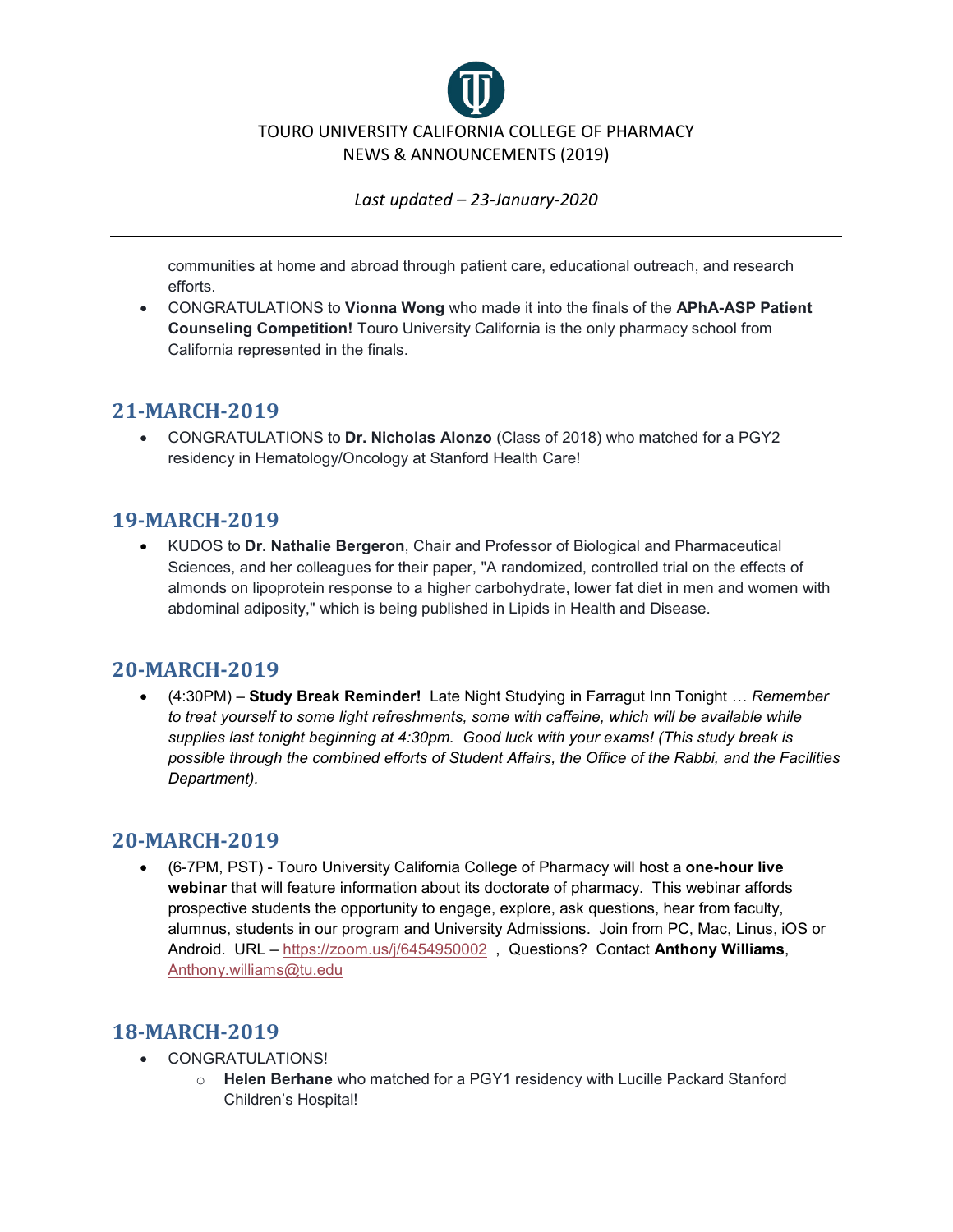

- o **Dr. Amber Mann** Khalid (Class of 2015) for starting a new position as Divisional Wellness Coordinator at Wegmans Food Markets in Ithaca, NY.
- o **Dr. Thanh Le** (Class of 2017) for starting a new position as Pharmacist In Charge at Senior Care Pharmacy Services in Fairfield, CA.
- o **Dr. Sapna Chhagan** (Class of 2016) for starting a new position as clinical trial lead/clinical scientist for translational clinical oncology (early clinical development) at Novartis Institutes for Biomedical Research.
- o **Dr. Hannah (Hanuel) Yang** (Class of 2018) who matched for a PGY2 residency in Emergency Medicine with Medical Center Health System in Odessa, TX!
- o **Trang Tran** who matched for a PGY1 residency with the University of Arizona/Banner University Medical Center Tucson!
- o **Caroline Farr** who matched for a PGY1 residency with Dignity Health Hospitals Mercy General/Mercy San Juan!
- o **Sukhvir Kaur** who matched for a PGY1 residency with Scripps Mercy Hospital in San Diego, CA!
- o **Jimin Lee** who matched for a PGY1 residency with the University of California San Francisco!
- o **Jinah Thuan Huynh** who matched for a PGY1 residency with Community Medical Centers at CRMC and CCMC (Clovis Community), Clovis, CA!
- o **Tala Zahedikia** who matched for a PGY1 residency with Northbay Healthcare in Fairfield, CA!
- o **Jovana Mercado** who matched for a PGY1 residency with Kaiser Permanente Central Valley!
- o **Ava Mahan** who matched for a PGY1 residency with Kaiser Permanente San Rafael!
- o **Mylien Hoang** who matched for a PGY1 residency with Kaiser Permanente Diablo Area!
- o **Danielle Fox Doka** who matched for a PGY1 residency with the University of California San Francisco!
- o **George Mikhail** who matched for a PGY1 residency with Community Medical Centers at CRMC and CCMC in Fresno, CA!
- o **Jinjing Cheng** who matched for a PGY1 residency with Sutter Health in Concord, CA!
- o **Christine Duong** who matched for a PGY1 residency with Kaiser Permanente Greater Southern Alameda Area!
- o **Baovy Dang** who matched for a PGY1 residency with Sutter Health in Concord, CA!
- o **Brienna Andrews** who matched for a PGY1 residency with Dignity Health St. Joseph's Medical Center in Stockton, CA!
- **ASHP RESIDENCY MATCH - PHASE I:** We are proud of the achievements of all of our students, with 35 matching for PGY1 and two for PGY2 residencies in this first round. Coming up next...phase II.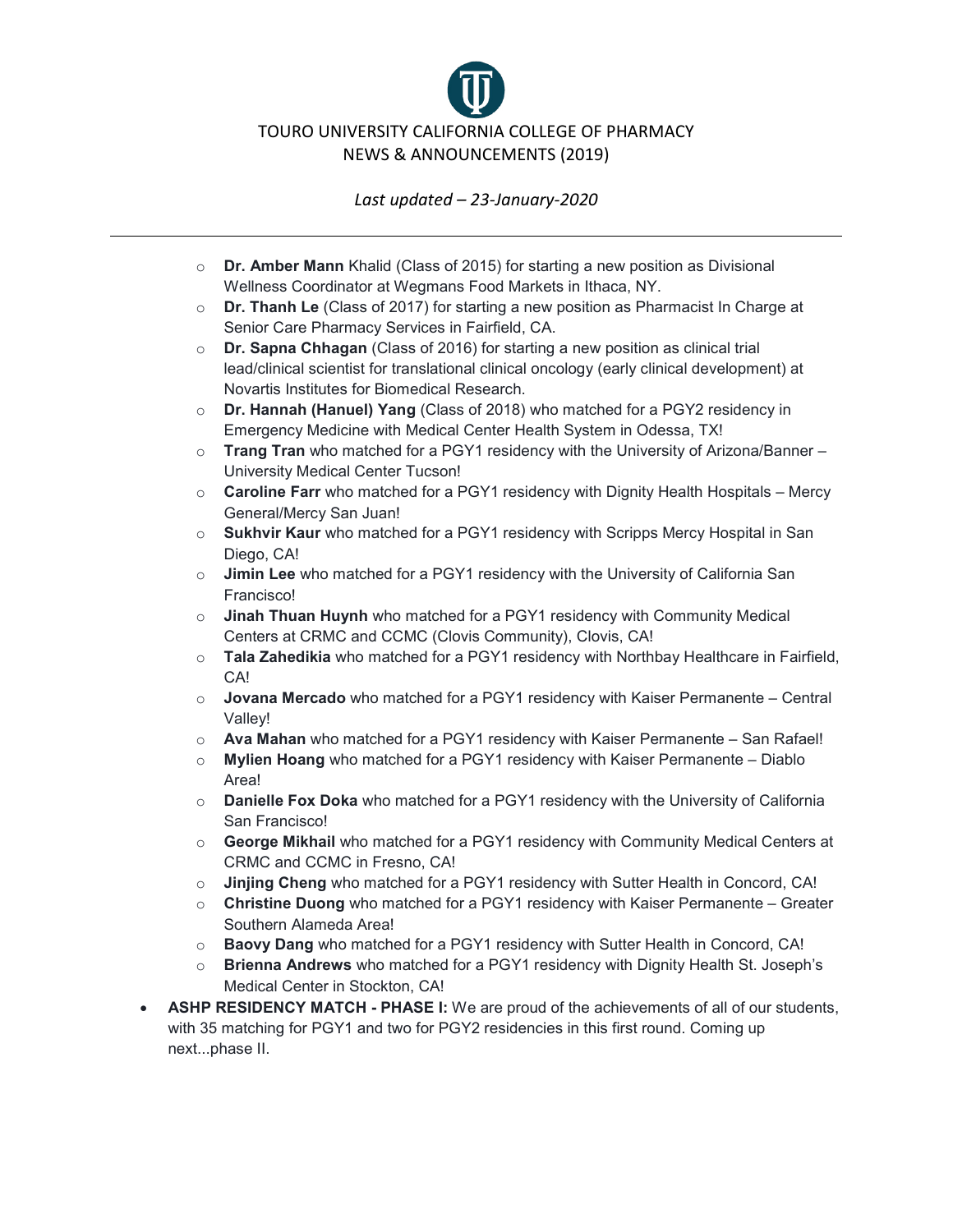

#### **15-MARCH-2019**

• **Anthony Williams**, Recruiter @**UC Davis**, Davis, California / Email: [Anthony.williams@tu.edu](mailto:Anthony.williams@tu.edu)

# **13-MARCH-2019**

• (6-7PM, PST) - Touro University California College of Pharmacy will host a **one-hour live webinar** that will feature information about its doctorate of pharmacy. This webinar affords prospective students the opportunity to engage, explore, ask questions, hear from faculty, alumnus, students in our program and University Admissions. Join from PC, Mac, Linus, iOS or Android. URL – <https://zoom.us/j/6454950002>, Questions? Contact **Anthony Williams**, [Anthony.williams@tu.edu](mailto:Anthony.williams@tu.edu)

# **12-MARCH-2019**

- **CAPSLEAD:** Proudly representing TUC COP in this year's California Pharmacy Student Leadership program are: **Tam Nguyen, Eric Flemings, Czarina Guieb, Sabrina Luong, Angela Van, Kaylie Higa, Royal Sandhu, and Lyubov Villanueva**. Faculty mentors for the group are **Drs. Vani Rajagopalan, Susan Heimer, and Tara Jenkins**.
- Proud to have TUC COP alumni **Diana DeVore** advocating on behalf of the profession! NHPA National Hispanic Pharmacists Association – 1st Annual Conference, March 24, 2019

## **11-MARCH-2019**

- KUDOS to **Drs. Eric Ip, Shadi Doroudgar, Emily Chan, Vista Khosraviani,** and **Mohamed Jalloh** for delivering three CSHP-Touro Advanced Practice Pharmacist Certificate Programs in February.
- **UC Merced**: Had a great time showing the campus to visiting students from UC Merced. Kudos to Angela Van (P1) for sharing her insights with aspiring health professional students from her alma mater.

# **8-MARCH-2019**

- KUDOS to **Dr. Evan Zasowski**, Assistant Professor of Clinical Sciences, and his colleagues, for their paper, "The Impact of Concomitant Empiric Cefepime on Patient Outcomes of Methicillin-Resistant Staphylococcus aureus Bloodstream Infections treated with Vancomycin," which was published in the Open Forum Infectious Diseases.
- Congratulations to **Dr. Jeremiah Duby**, Associate Professor of Clinical Sciences, who was named a Fellow in the Society of Critical Care Medicine.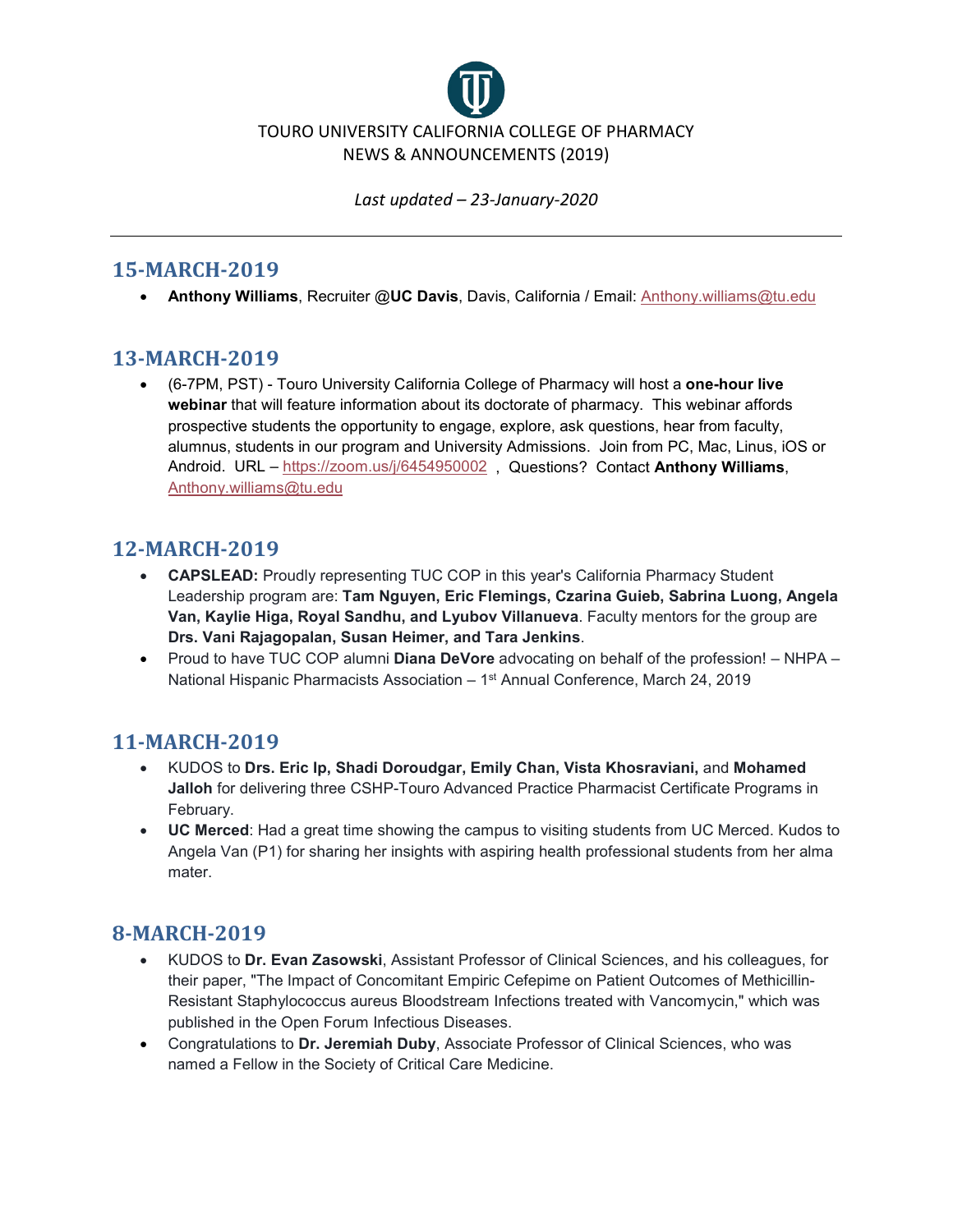

#### **7-MARCH-2019**

- **CONGRATULATIONS to the Class of 2018 for their outstanding performance on the NAPLEX**. Their board pass rate is significantly higher than the national average and among the top in California!
- **POSTER DAY 2019**: Kudos for the great work and fantastic presentations by our P1 and P2 Doctor of Pharmacy students! **A big thank you also goes out to all of the faculty and APPE students who helped evaluate the presentations!** This year's poster day was organized by **Dr. David Evans**, Professor of Biological Sciences, and **Dr. Kevin Ita**, Associate Professor of Pharmaceutical Sciences.
- **Dr. Monica Donnelley**, Assistant Professor of Clinical Sciences and TUC COP alumni, promoting pharmacy in a KUIC radio commercial.
- **BIG GAME**: Proud to have representing COP on the TUC team **Bryan Okereke** and **Raphael Sotelo**.

#### **5-MARCH-2019**

• **COP POSTER DAY**: You are invited to our annual COP Poster Day, on Thursday, March 7, 2019! Our P1 and P2 students will present 36 posters on the topic **of "Hypertension and Stroke: Pathogenesis and Therapeutic Advances"** from 12 noon–3:00 pm in the Lander Hall gym. Have you ever wondered about the research being conducted to advance our understanding and develop novel treatment modalities for hypertension as well as stroke? Answers to these questions and more will be presented by our students, along with coffee and cookies for attendees.

#### **4-MARCH-2019**

- **10th Annual Big Game Basketball Tournament – The TUN Matadors vs. the TUC Bulls!**. Lander Hall Gymnasium, Touro University California, 1310 Club Drive, Vallejo, California.
- <https://www.facebook.com/events/1294184010738458/>, Livestream link <http://tu.edu/biggame/>

#### **27-FEBRUARY-2019**

- **BIG GAME COMING UP**: Hosted at TUC this year
- Beautiful view just outside of the meeting area at the **American Association of Colleges of Pharmacy (AACP) INvolve meeting** in Tampa, FL.

#### **21-FEBRUARY-2019**

• A big thank you to our P4 rotation students, **Scott Huang, Jimin Lee, Kevin Cheung, and Cindy Duong** for sharing their insights with members of the incoming Class of 2023 during our recent mixer.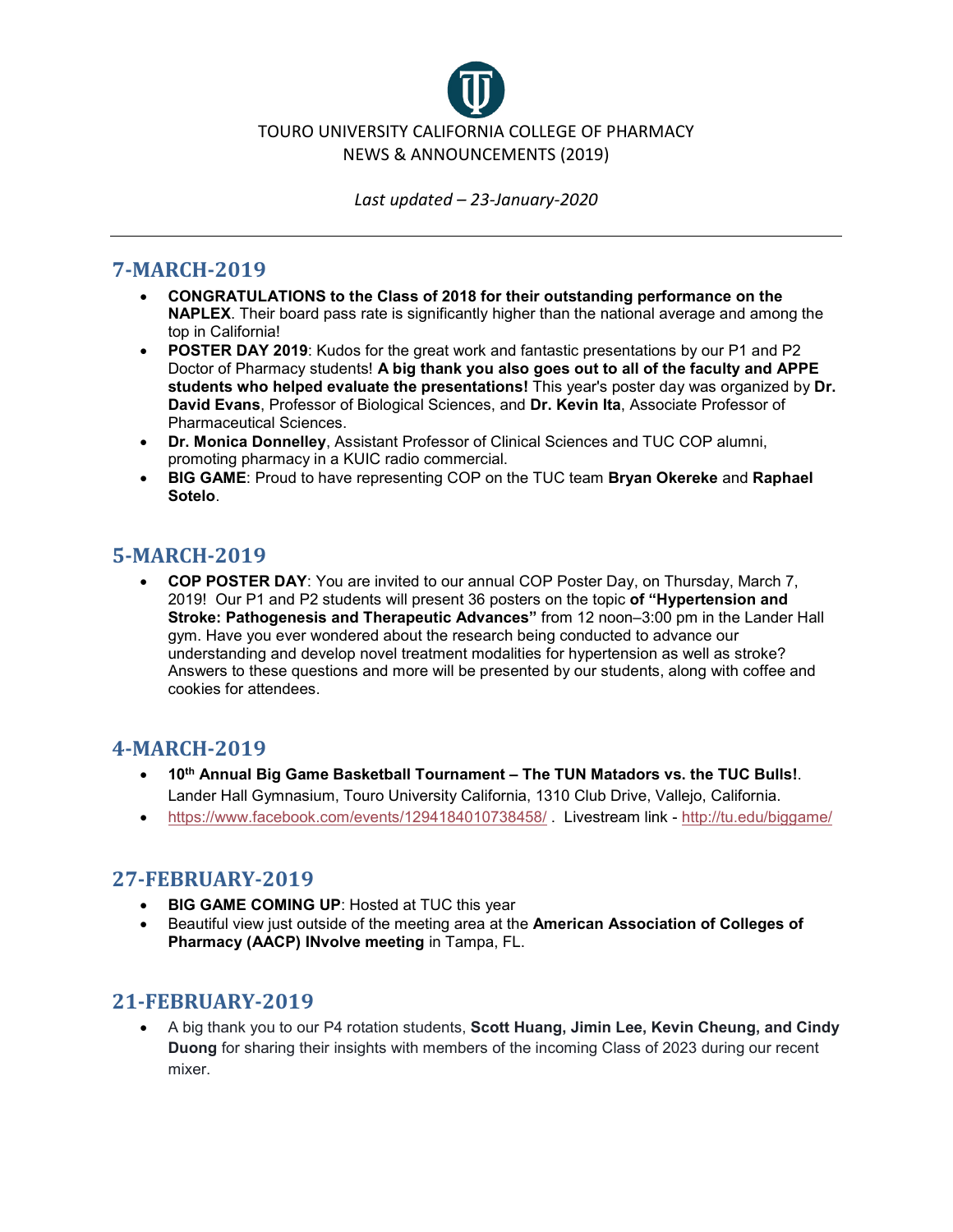

• KUDOS to **Dr. Jeremiah Duby**, Associate Professor of Clinical Sciences, for his commendable contributions at the Annual Congress for the Society of Critical Care Medicine. He served as session moderator for "Bedside Pharmacologic Management," a pre-Congress Symposium, as well as a speaker for two presentations, "Focusing Fire or Watchful Waiting: Substance Withdrawal in the ICU" and "How We Miss Withdrawal in the ICU."

## **20-FEBRUARY-2019**

- KUDOS to **Dr. Monica Donnelley**, Assistant Professor of Clinical Sciences, who presented, "Mysteries of History: Decoding Patient Drug Allergies," at the Annual Congress for the Society of Critical Care Medicine.
- KUDOS to **Dr. Lauren Roller**, Assistant Professor of Clinical Sciences, for moderating a session at the Annual Congress for the Society of Critical Care Medicine with two of the leading, world experts on corticosteroid use in the ICU: Stephen Pastores, MD, FACP, FCCP, FCCM and Bram Rochwerg, MD, MSc, FRCPC.
- Proud of TUC's Doctor of Phamacy graduate **Diana DeVore** (Class of 2018), who is now a PGY1 resident at USC. Looking forward to see her speak in Seattle.

# **19-FEBRUARY-2019**

- KUDOS to **Dr. Laura Baumgartner**, Assistant Professor of Clinical Sciences, and her colleagues, for their paper, "Impact of Antipsychotic Therapy on QTc Prolongation in Critically Ill Patients," which was accepted for publication in Annals of Pharmacotherapy.
- Thank you to **Drs. Susan Heimer, Gordon McCarter, Kevin Ita, Rolly Kali-Rai, Vista Khosraviani, and Adrian Wong** for doing a fantastic job representing the TUC COP faculty at the Class of 2023 Mixer this past Sunday!

# **17-FEBRUARY-2019**

- Thank you to our wonderful Doctor of Pharmacy students who participated in today's **Mixer for the incoming Class of 2023!** It was also great to have our Touro Bull join the festivities.
- Proud to have **Jonathan Trinh** representing Touro University California as a student panelist at the Southern California Pre-Pharmacy Symposium!
- KUDOS to **Dr. Monica Donnelley**, Assistant Professor of Clinical Sciences, who also presented a talk at the Society of Critical Care Congress. Antibiotics Shiny and New?
- KUDOS to **Dr. Lauren Roller** and **Dr. Laura Baumgartner**, Assistant Professors of Clinical Sciences, who are session moderators at the Society of Critical Care Medicine.
- CONGRATULATIONS to **Dr. Terry Pang** (Class of 2017), who is now a PGY2 Critical Care resident at Froedart Hospital in Wisconsin. Today, he did a great job presenting his research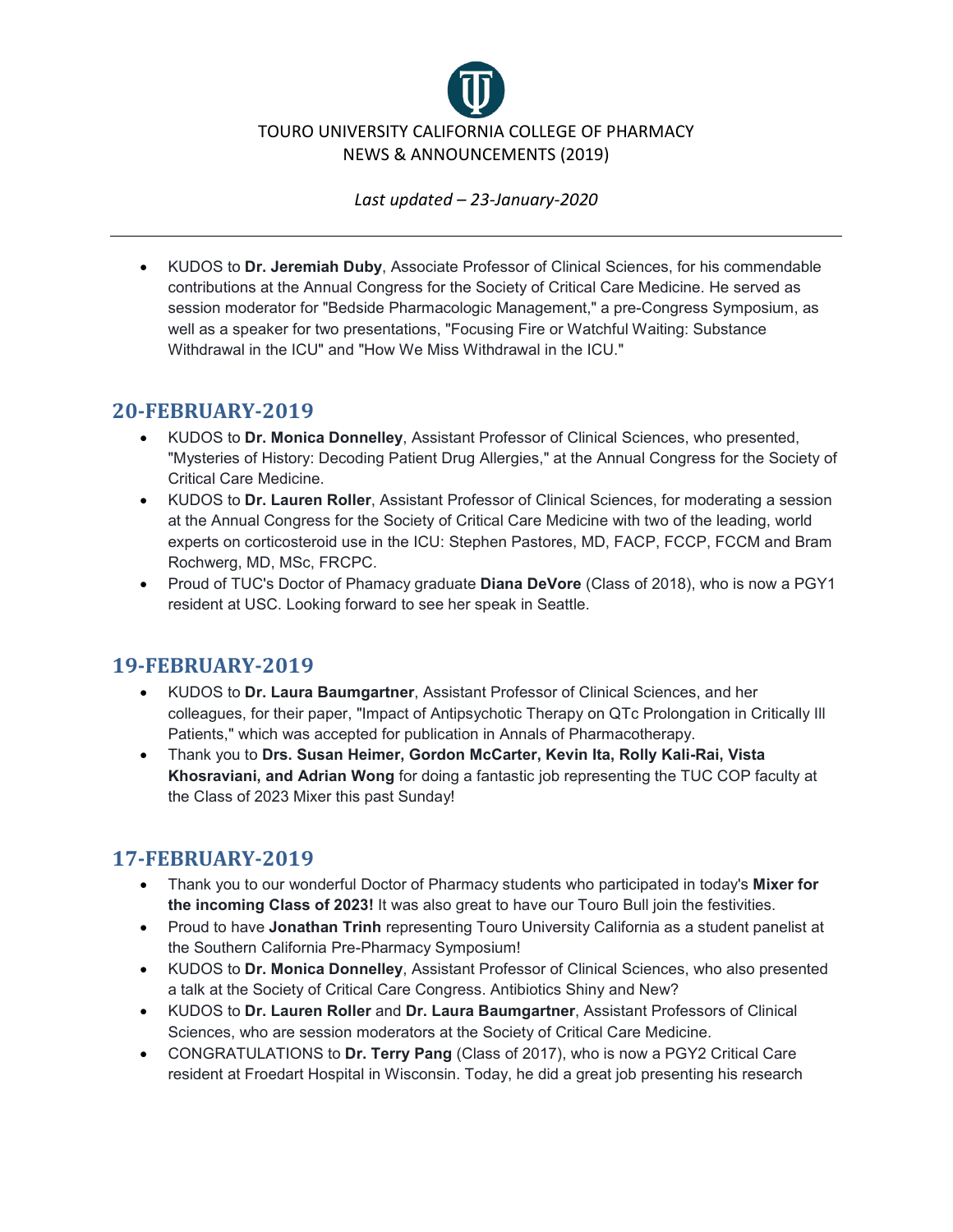

project titled "Evaluation of aPTT and anti-Xa in heparin anticoagulation in immediate post-VAD implantation" at the Society of Critical Care Medicine (SCCM) Conference in San Diego, CA.

## **16-FEBRUARY-2019**

- KUDOS to **Dr. Eric Ip**, Chair of Clinical Sciences, and his colleagues, for their paper, "The CASTRO study: Unsafe sexual behaviors and illicit drug use among gay and bisexual men who use anabolic steroids," which was published in the American Journal on Addictions.
- **SNPhA Clinical Skills Competition**. Congratulations **Janessa Cariaga (P2) and Daniel Lopez (P1).** Thank you to the following participants – **Angela Van (P1), Kimberly Seng (P1) and Radha Sampley (P3), Jesse Nguyen (P3).** Special recognition **to Dr. Herzik** for providing SNPhA with a patient case.
- KUDOS to **Dr. Rae Matsumoto, Dean**, and her colleagues, for their paper, "Benzimidazolonebased selective σ2 receptor ligands: Synthesis and pharmacological evaluation," which was published in the European Journal of Medicinal Chemistry.
- **BADGE ACCESS TO BUILDINGS**: Beginning March 11, please remember that you will need your badge to gain access to campus buildings. Please check your email for instructions for obtaining a replacement badge, if needed.

## **15-FEBRUARY-2019**

• CONGRATULATIONS to the following students who will be representing Touro University California in the **AMCP P&T competition**: **Stephanie Salcedo, Janessa Cariaga, April Mancilla, and Charles Yun**. A big thank you also goes out to our fearless judges**: Drs. Raj Ghandi, Stephanie Lu, Adrian Wong and David Malewski**.

## **15-FEBRUARY-2019**

- KUDOS to **Dr. Nathalie Bergeron**, Chair and Professor in Biological Sciences, and her colleagues, for their paper, "Effects of red meat, white meat and non-meat protein sources on atherogenic lipoprotein measures in the context of low vs. high saturated fat intake: a randomized controlled trial," which was accepted for publication in the American Journal of Clinical Nutrition.
- **PAWS from studying** ACCP promoting student wellness before block exams
- **Dr. Shadi Doroudgar** Speaking on "Integrating Pharmacy Students in a Fast Paced Clinic Setting" at the CSHP 2019 Pacific Coast Preceptor Conference
- Pride in our Doctor of Pharmacy students**, Helen Berhane and Tatiana Ouabo**, who spoke so eloquently about their service in the community at the university's recent event at **Wooden Valley Winery** to thank donors for their support of diversity scholarships at TUC.
- Touro University California Receives **Local's Choice Award Humanitarian in Solano County** in Local Happenings Magazine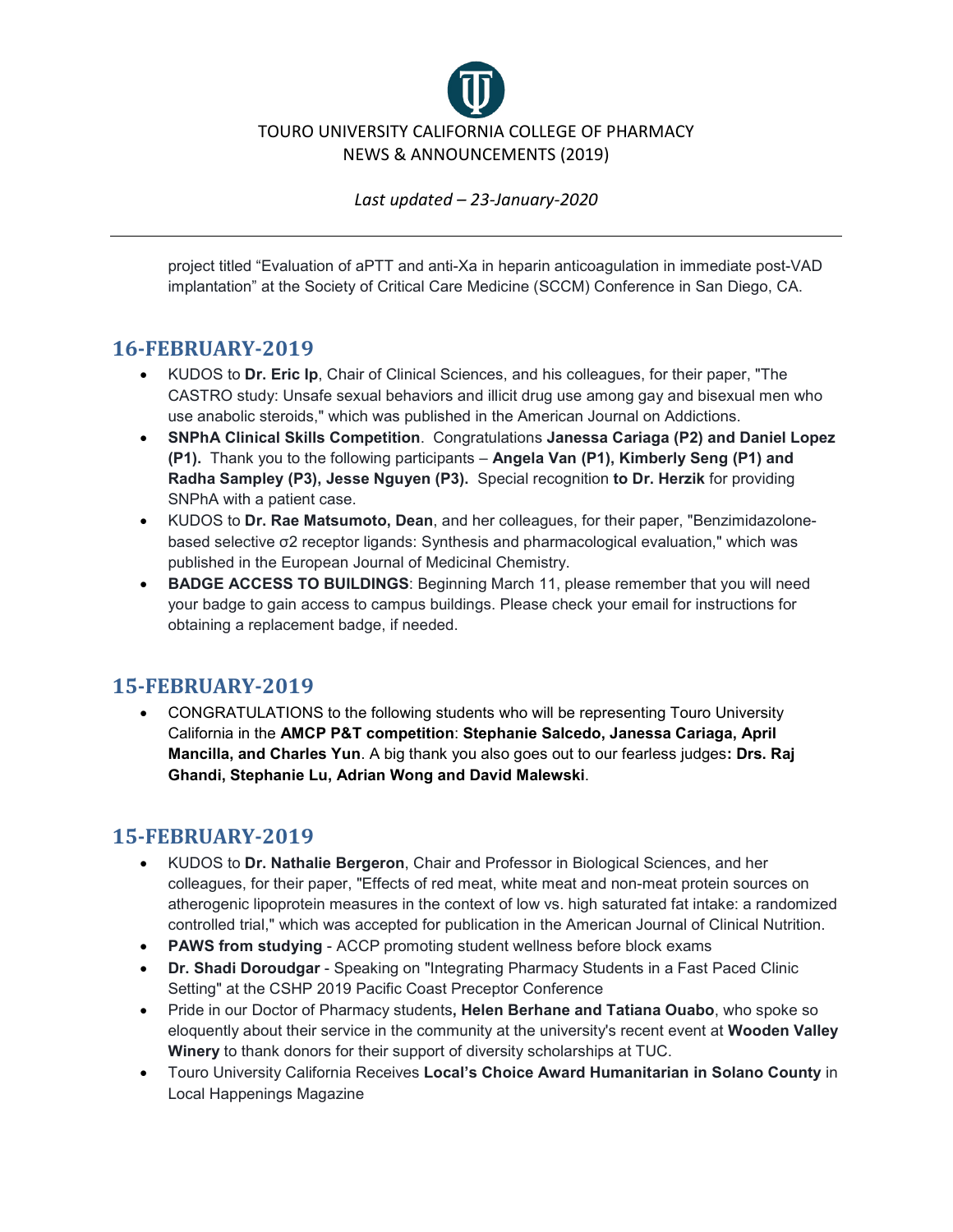

- KUDOS to **Dr. Shadi Doroudgar**, Associate Professor of Clinical Sciences, who has been invited to participate on the College of Psychiatric and Neurologic Pharmacists (CPNP) Consumer Relations Committee.
- KUDOS to **Dr. Jeremiah Duby**, Associate Professor of Clinical Sciences, who will be a session moderator, speaker, committee member, and facilitator at the upcoming Congress for Society of Critical Care Medicine.

#### **27-JANUARY-2019**

- **CONFIDENCE THROUGH EXPERIENCE: meet Kimberly Bohnert, College of Pharmacy Class of 2019**
	- o *From coordinating medication with physicians and nurses to discovering what pills a patient is taking on their own, Kimberly Bohnert, student doctor of pharmacy class of 2019, is experiencing firsthand what it means to be pharmacist. Having grown up in a family of mom and pop pharmacists, Ms. Bohnert says that she always felt that she had a place in pharmacy, and after ten years of teaching high school biology in San Mateo, she decided that it was time to change careers and answer the lingering question of "what if?"*
	- o *As she completes her second year of clinical rotations, Ms. Bohnert is beginning to see who she is in the role of the pharmacist. She has gained experience that ranges from neighborhood pharmacies to hospitals and emergency medicine. "It helped me to really understand how the role of the pharmacist is right there on the front lines," said Ms. Bohnert of her emergency room rotation in east Oakland, "being part of the action with the doctors, surgeons, and nurses, anticipating what drugs will be needed and discussing the next course of action." But for Ms. Bohnert, those front lines are not just about facing trauma and the ability to make the quick, correct decision. Ensuring that a patient in recovery pays zero dollars for their medication is just as important—a skill that she's honed at another rotation at the Walgreens pharmacy at University of California San Francisco. Ms. Bohnert starts by running a test claim on a patient's medication to see what gets rejected by insurance. She then calls the physician for an explanation as to why the patient requires that specific medication and cannot take a replacement. By filling in the necessary paperwork between the patient's recovery and discharge, Ms. Bohnert is able to alleviate much if not all of the financial burden of medication. "It takes a lot of work to make sure that patients are fully covered for their medication," explains Ms. Bohnert. "But it's well worth it." Now on her final year of the College of Pharmacy's uniquely designed 2+2 program, which entails two years of didactic study and two years of clinical rotations, she feels prepared, and it shows. "In the first year, you're so nervous and unsure of yourself," said Ms. Bohnert. "But as that second year unravels, you realize that you've grown into something that is more confident. You make decisions quicker and begin to engage with your preceptors as people. The additional year of experience really makes the difference."*